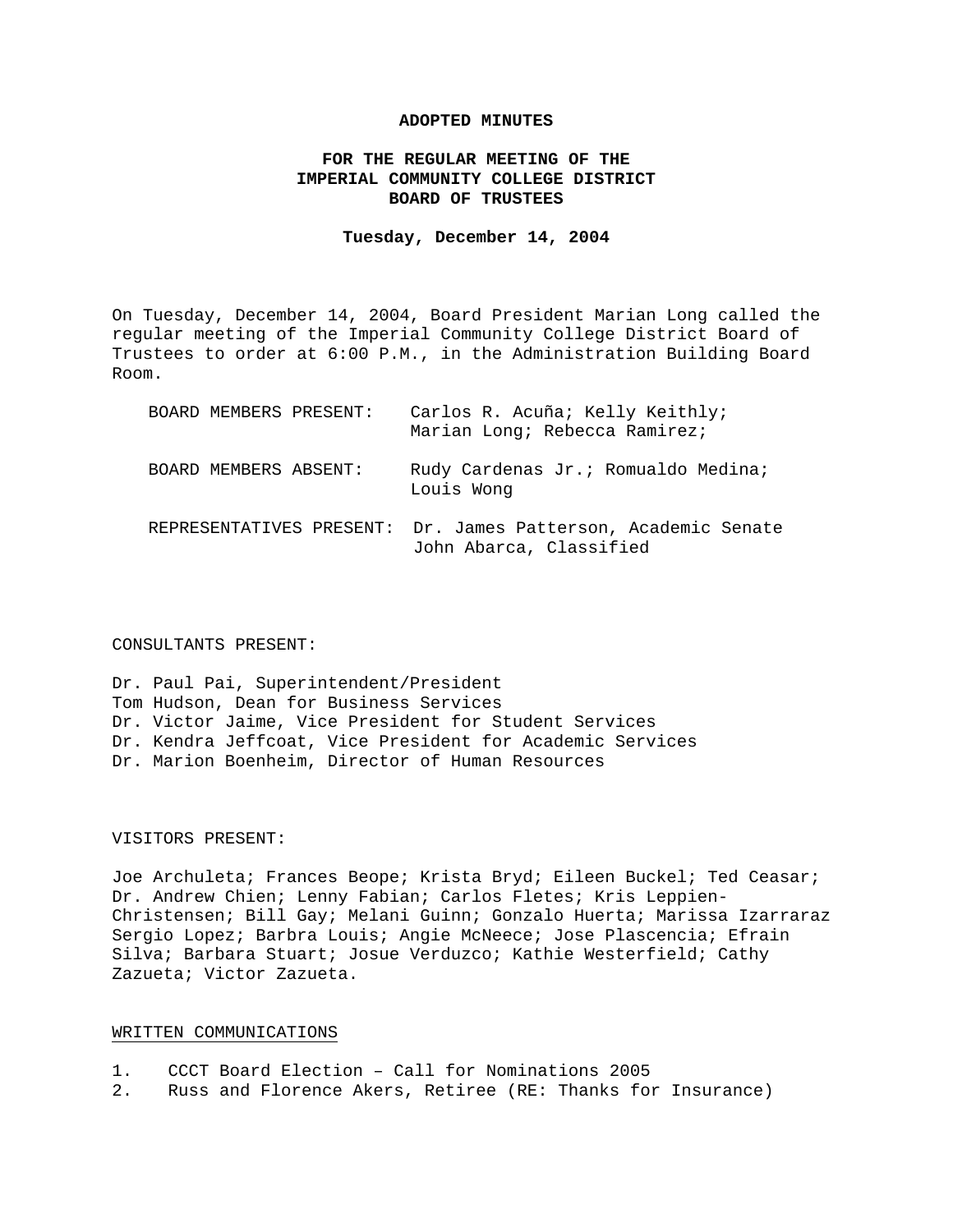# PUBLIC COMMENTS

1. Barbara Stuart, CTA President, asked the Board to approve Resolution No. 13168 regarding the Retirement Incentive Program for faculty. The CTA membership voted on the Retirement Incentive Program which passed by 36 to 0.

 Barbara Stuart also asked the Board to approve the agreement that was reached relating to Closed Session Item No. 3.

## EMPLOYEE OF THE MONTH

Tom Hudson extended congratulations to Carlos Fletes, Director of Fiscal Services, for being chosen as Employee of the Month for December and January. Mr. Fletes is in his  $17<sup>th</sup>$  year at IVC, and was commended for a job well done. Mr. Fletes had the honor of receiving six nominations, which are summarized as follows:

Carlos Fletes is very dedicated to Imperial Valley College and the Business Services Office. He works numerous late nights and weekends to meet deadlines, ensuring data and reports are complete. He works tirelessly to make a smooth transition to the new Banner system. He is more than willing to help staff members with any procedural problems. He listens to any suggestions and complaints with an open mind. On many occasions he stops his work to assist someone outside his department with problems. This individual is very dedicated to his family, including his IVC family and is active in community organizations.

# INTRODUCTION OF NEW AND SENIOR FACULTY

Dr. Kendra Jeffcoat introduced two new and one senior faculty members as follows:

- Joe Archuleta, has been a Math Professor at IVC for 31 years. Mr. Archuleta has a B.S.E.E. from the University of Colorado in Boulder in 1967, and was in the upper third of all engineering graduates. He received his M.A. in mathematics from San Diego State University in San Diego in 1973. Mr. Archuleta stated that he has enjoyed his 31 year teaching for IVC.
- Dr. Melani Guinn, Instructor of Speech Instructor, received her B.A., M.A., and Ph.D. from the University of California, Berkeley. Dr. Guinn stated that she is enjoying her students, the intimate warm hometown feeling of our community, and the enthusiasm of the students.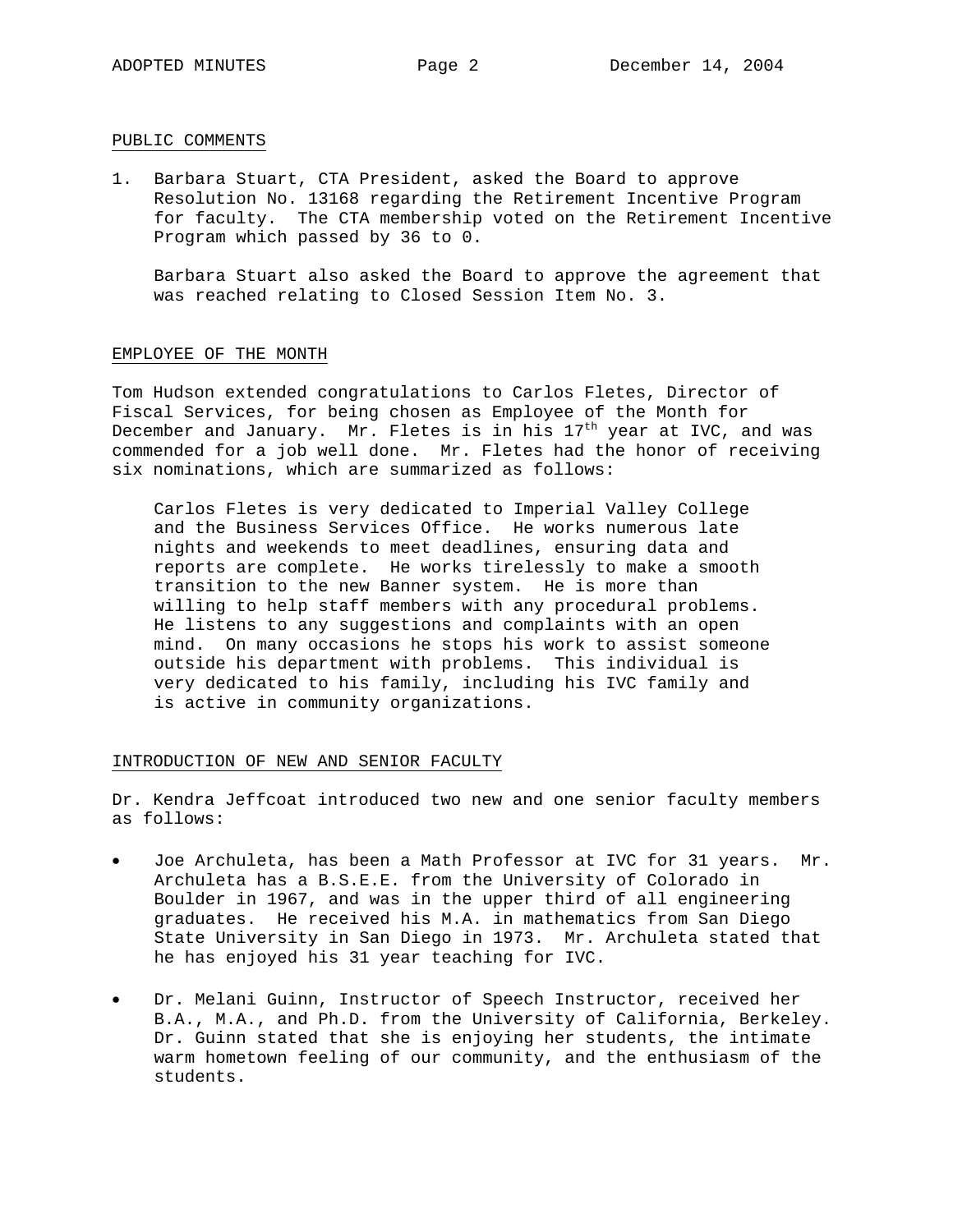• Dr. Andrew Chien, Instructor of Biology, received his B.S. from Southeast Missouri State University, his M.S., from Oklahoma State University, and his Ph.D. from the University of Illinois. Dr. Chien stated that he is happy teaching biology and loves his students.

# INTRODUCTION OF TWO NEW CLASSIFIED STAFF MEMBERS

Tom Hudson introduced the following new classified staff members:

- Marissa Izarraraz, Financial Aid Technician, graduated from IVC in 2002 with an A.S. in Transfer Studies with an emphasis on Public Administration. She worked as a work study student in the Financial Aid Office in 1997. Ms. Izarraraz stated that she loved her job, especially assisting students with their Financial Aid applications. Her dream was fulfilled when she became a full-time employee at IVC as part of the Financial Aid staff. She has been married for 24 years and has four children and two grand children.
- Josue Verdusco, Learning Services Specialist, graduated from Imperial High School, and went to IVC where he received his A.S. degree in Mathematics. He is currently working on his B.A. Mr. Verdusco stated that his duties are running the Learning and Tutoring Center, conducting study skills workshops, supervising tutors, and test proctoring.

## CCLC CONFERENCE AND SDICCCA ALLIANCE

Marian Long reported the following:

- Dr. Pai, Bill Gay, and Mrs. Long attended the CCLC Conference held November 19-20 in Anaheim. They presented a workshop on "Vision Driven Strategic Planning," which was well attended.
- At the Under Funded Caucus meeting, 24 districts were represented. Their main concern is to make sure the second installment of \$80 million remains for equalizing funding for community colleges.
- The Inland Valleys' Community College Association will meet with legislators in Sacramento. They are concerned over the \$31.9 million taken away from Partnership for Excellence. AB 1417 was put in place to bail out some colleges.
- At the December 6, SDICCCA Alliance meeting, everyone was encouraged to attend the CCLC Legislative Conference. The first installment of \$80 million for equalization is already creating a turn around, with the 58 districts that received equalization funds adding thousands of classes statewide, hiring more full-time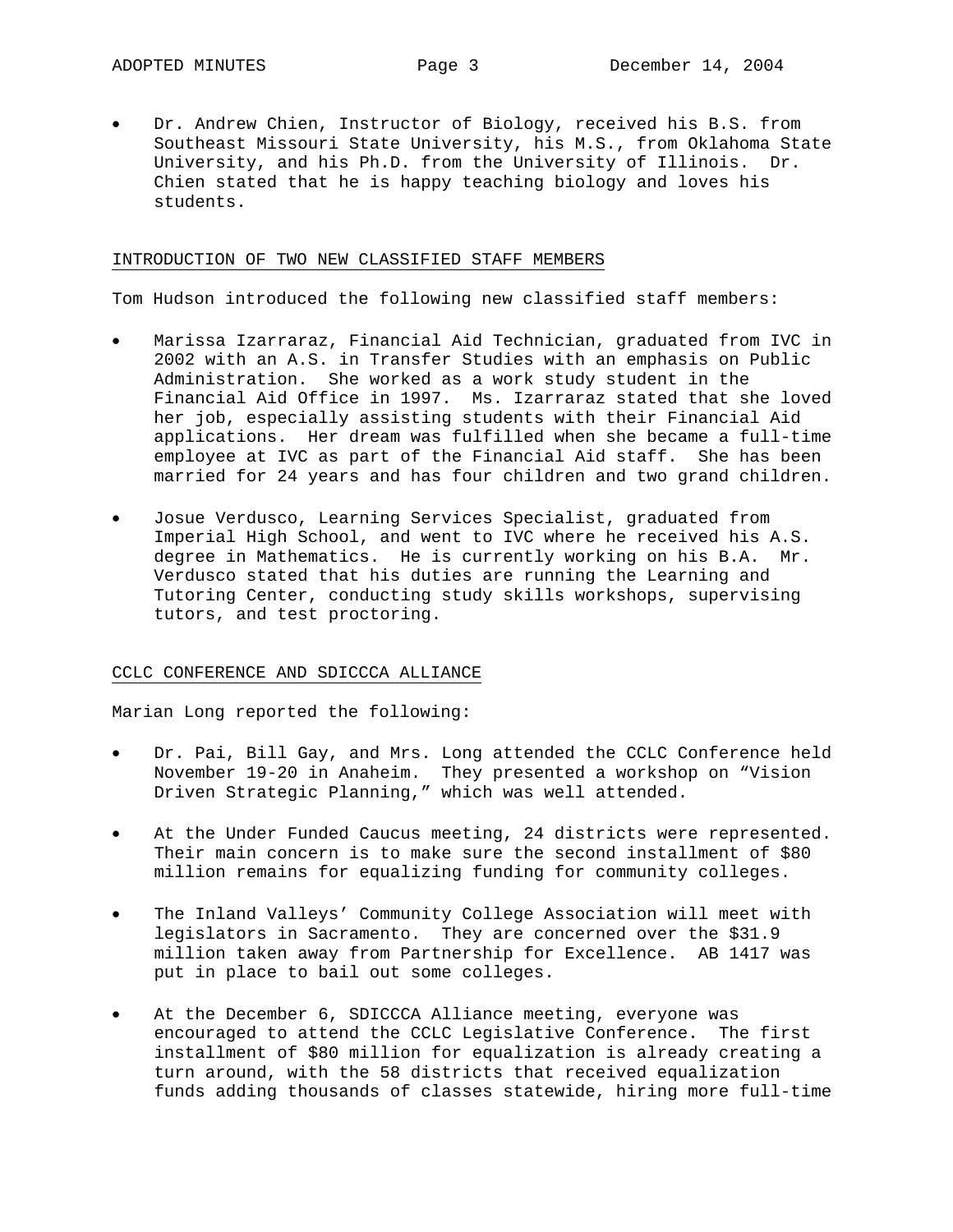faculty and improving student support services. Equitable access to programs and services will be achieved by providing \$80 million of equalization in the 2005-2006 budget and completing the third and final installment in 2006-2007. IVC's share of the first \$80 million for equalization was \$511,764.

# ASSOCIATED STUDENT GOVERNMENT UPDATE

Dr. Pai presented the report for ASG President, Irene Garcia, as follows:

- On December 3, the ASG hosted a Talent Show in the College Center and there were three prize winners.
- Planning is underway for Black History Month which will begin on February 5.

# ACADEMIC SENATE UPDATE

Academic Senate President, Dr. James Patterson, reported the following:

- An Institutional Student Learning Outcomes Summit is scheduled for Flex Week. The Academic Senate is moving forward in providing campus-wide leadership in developing assessment measurements. The Senate plans to seek Board affirmation in this area at the January meeting.
- Program Review examines demographics by program, and the Chancellor's Office mandated Student Equity Plan examines demographics across the campus, such as access to classes, completion of classes, success moving from pre-college to transfer-level classes, degree/certificate completion, and transfer. Information is being gathered by Dr. Patterson and Dawn Chun and should be ready for review in January. The Student Services Council, Administrative Council, Academic Senate, and College Council will review the data and have an opportunity to offer suggestions. The Senate and College Council will approve the Student Equity Plan, and will be forwarded it to the Board in February.

## MONTHLY FINANCIAL REPORT

Tom Hudson called attention to the monthly budget report for the month ending November 30, 2004, and that 42% of the major budget categories has been spent, which is on target.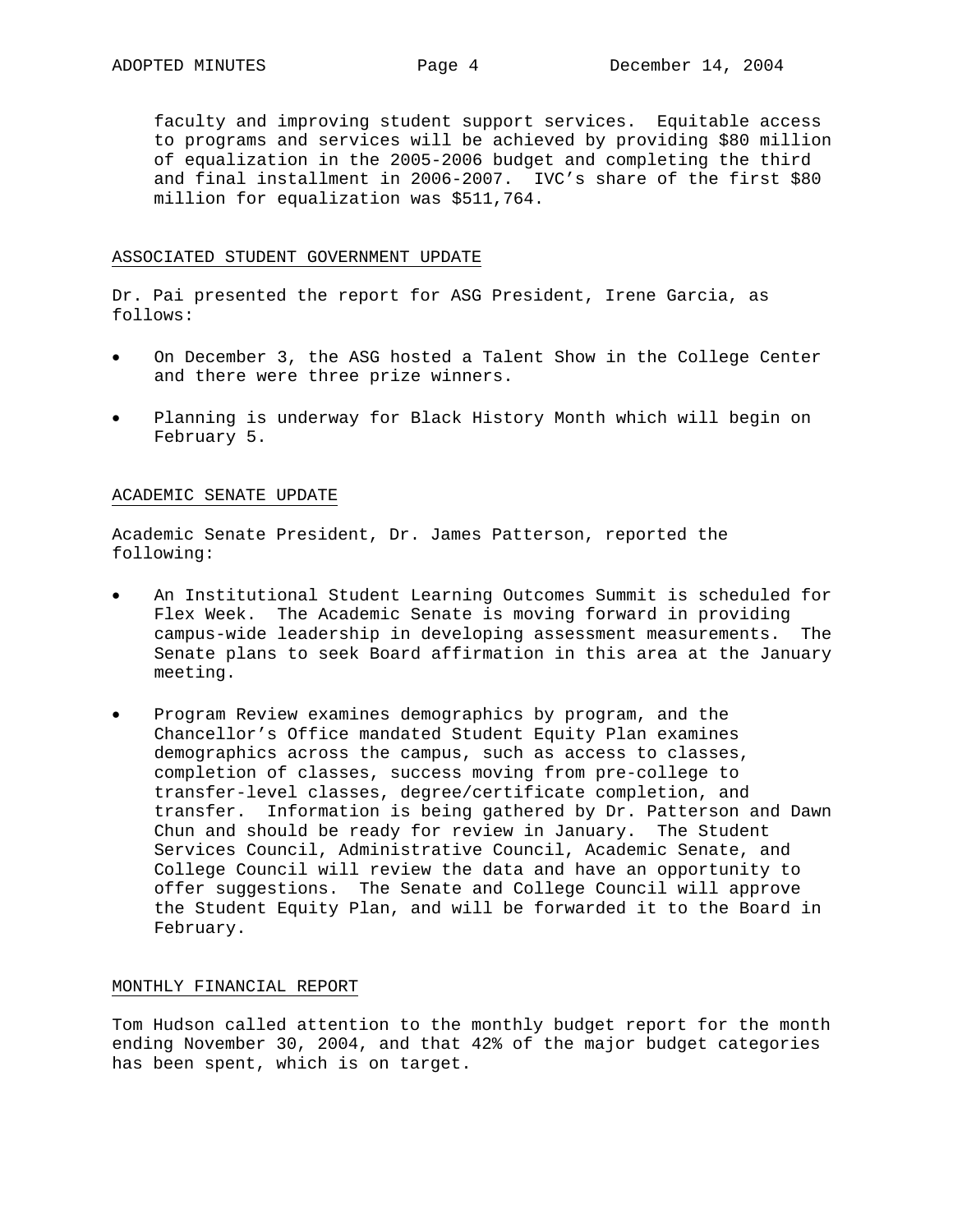# PRESIDENT'S UPDATE

Dr. Pai reported the following:

- Dr. Pai, Marion Long, Kelly Keithly, Tom Hudson with representatives from Caldwell, Flores and Winters, will be traveling to New York City on December 19 through 22, for the purpose of making presentations to rating agencies for the sale of our bonds.
- There was an increase in IVC transfers to San Diego State University-Imperial Valley Campus, from 149 in fall 2003 to 169 in fall 2004. The transfer rate number has improved slightly. The transfer rates to University of California, San Diego reflected 16 students from IVC applying, 9 were admitted, only 4 accepted the admission, and all 4 enrolled.
- The Title V ACCESO Project will make it possible to replace 44 computers at the Calexico and El Centro Extended Campuses. Project ACCESSO will be able to fund the Reading Plus online software and 20 new desk to computers for the Reading/Writing Language Lab.
- The Campaign for College Opportunity was established by David Wolf for the purpose of raising awareness of the college-access crisis. To find out more information, the new website is www.collegecampaign.org
- The low funded districts along with San Diego/Imperial Counties Community Colleges Association (SDICCCA) are objecting to the statewide Work Group Funding Proposal that is being presented by Chief Executive Officers of the California Community Colleges. The proposal missed an essential point. It threw the Equalization fund that the Governor promised for \$80 million a year for three years, into a "shared pot." It makes downward adjustment possible to aid growth and non-credit improvements, in a time of budget shortage. This tactic was used last year, but the Governor stuck to his original plan and did not waver.
- The CCLC Legislative Conference will take place in Sacramento on January 30 and 31, 2005.

# FLEX WEEK UPDATE

Sergio Lopez distributed the program for the January 10-14, 2005, Staff Development/Flex Week. Workshops highlighted are as follows:

- Introduction to Student Learning Outcome
- WebSTAR Training
- Historical and Cultural Tour of the Imperial Valley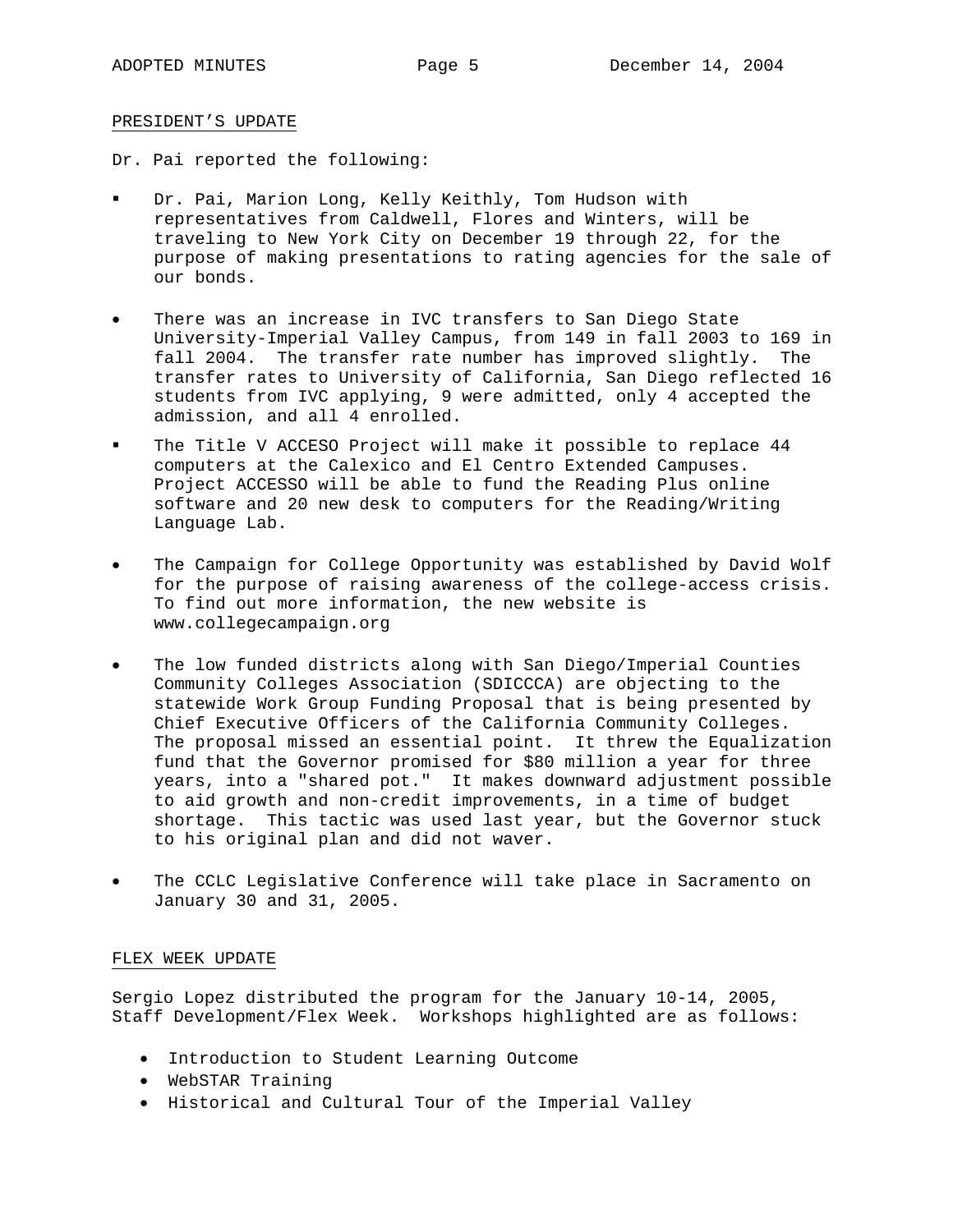# ANNUAL BOARD RETREAT

The Board determined that the next Board Retreat will take place on Saturday, February 12, 2005 at IVC. Possible topics to cover are:

- State Budget and Growth
- Program Review tied to the Budget
- Bond Project Update
- Board Priorities and Goals

M/S/C Keithly/Ramirez to approve the Minutes dated November 16, 2004

M/S/C Keithly/Ramirez Resolution No. 13154: **PURCHASE ORDERS**

BE IT RESOLVED that the issuance of current year Purchase Order Nos. P5000308 through P5002073 in the amount of \$229,362.73, and Direct Payment Nos. I0006382 through I0006926 in the amount of \$68,581.73 are approved.

M/S/C Keithly/Ramirez Resolution No. 13155: **PAYROLL WARRANT ORDERS**

BE IT RESOLVED that Payroll Warrant Order No. 9 in the amount of \$45,005.48 and Warrant Order No. 10 in the amount of \$1,798,043.59 be ratified.

M/S/C Keithly/Ramirez Resolution No. 13156: **COMMERCIAL WARRANT ORDERS**

BE IT RESOLVED that Commercial Warrant Orders on the General Fund be ratified as follows:

> 18 in the amount of \$385,373.29 19 in the amount of \$155,165.73 20 in the amount of \$801,156.12 21 in the amount of \$136,787.48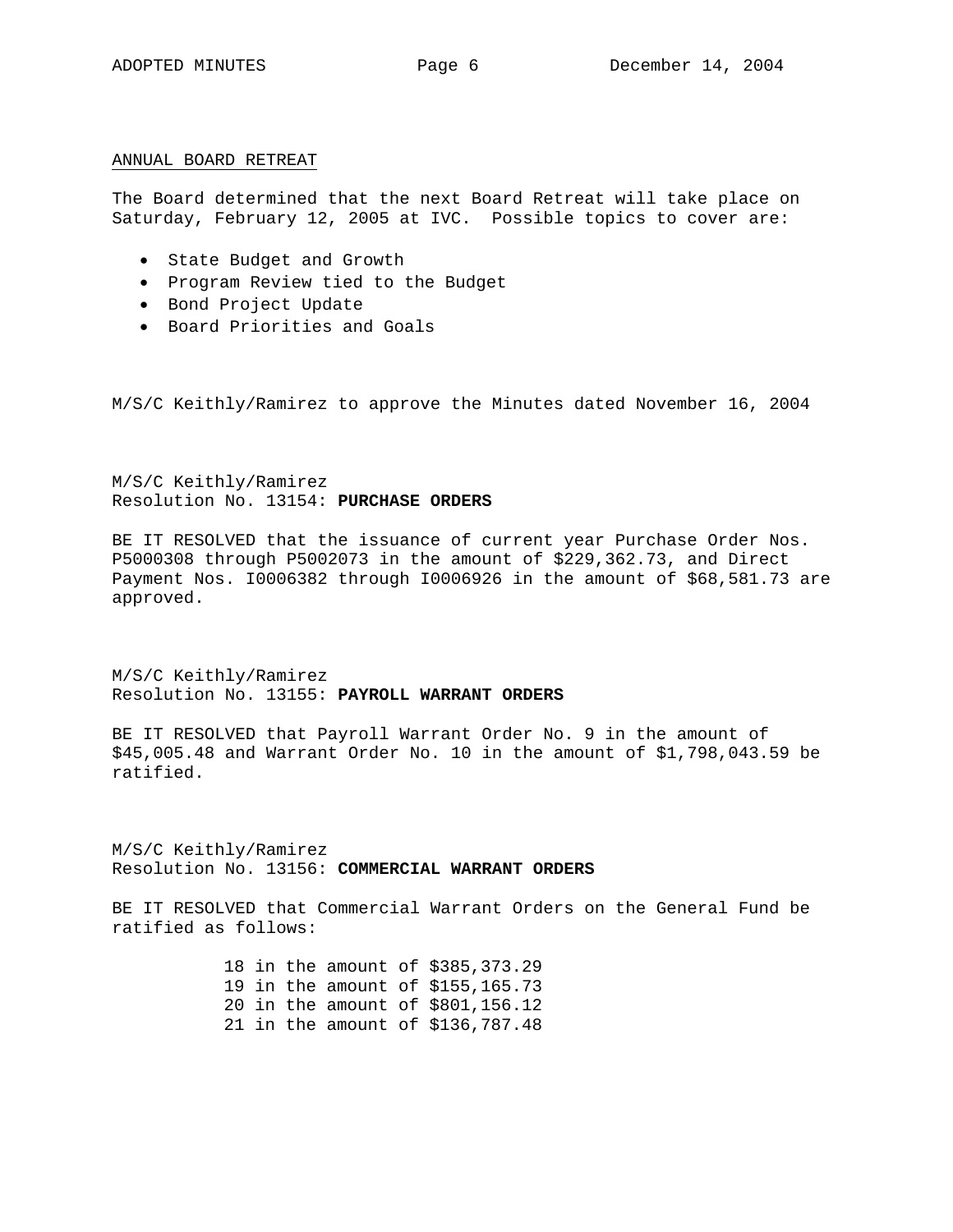M/S/C Keithly/Ramirez Resolution No. 13157: **BUDGET CHANGES** 

WHEREAS, the California Code of Regulations, Title V, Sections 58307 and 58308, and the Community College Budget and Accounting Manual require the Board of Trustees to adopt the annual District budget by resolution, and to approve any changes to that budget by resolution.

BE IT NOW RESOLVED that budget changes 4051549, 4051550 and 4051595 be approved.

## M/S/C Keithly/Ramirez

Resolution No. 13158: **CERTIFYING TO THE BOARD OF SUPERVISORS OF IMPERIAL COUNTY ALL PROCEEDINGS IN THE NOVEMBER 2, 2004 GENERAL OBLIGATION BOND ELECTION CERTIFYING TO THE BOARD OF SUPERVISORS OF IMPERIAL COUNTY ALL PROCEEDINGS IN THE NOVEMBER 2, 2004 GENERAL OBLIGATION BOND ELECTION** 

WHEREAS, the Board of Trustees of the Imperial Community College District of the County of Imperial, State of California, previously adopted its Resolution (the "Resolution") ordering an election for general obligation bonds (the "Bond Election") to be held on November 2, 2004; and

WHEREAS, the Resolution was duly delivered to the Registrar of Voters for the County of Imperial; and

WHEREAS, the Resolution was duly delivered to the Clerk of the Board of Supervisors of Imperial County; and

WHEREAS, notice of the Bond Election was duly given; and

WHEREAS, on November 2, 2004, the Bond Election was duly held and conducted for the purpose of voting on the proposition of issuing bonds of the Imperial Community College District in the amount of \$58,600,000 (the "Bond Measure"); and

WHEREAS, the Board of Trustees of the Imperial Community College District has received the Canvass and Statement of results of the election ("Certificate of Election Results"); and

WHEREAS, it appears from the Certificate of Election Results that more than fifty-five percent of the votes cast on the proposition were in favor of issuing the aforementioned bonds.

NOW, THEREFORE, THE BOARD OF TRUSTEES OF THE IMPERIAL COMMUNITY COLLEGE DISTRICT DOES HEREBY FIND, DETERMINE AND CERTIFY AS FOLLOWS:

Section 1. That entry be made upon the minutes of this meeting that the Bond Measure has been approved by more than fifty-five percent of the votes cast at the Bond Election.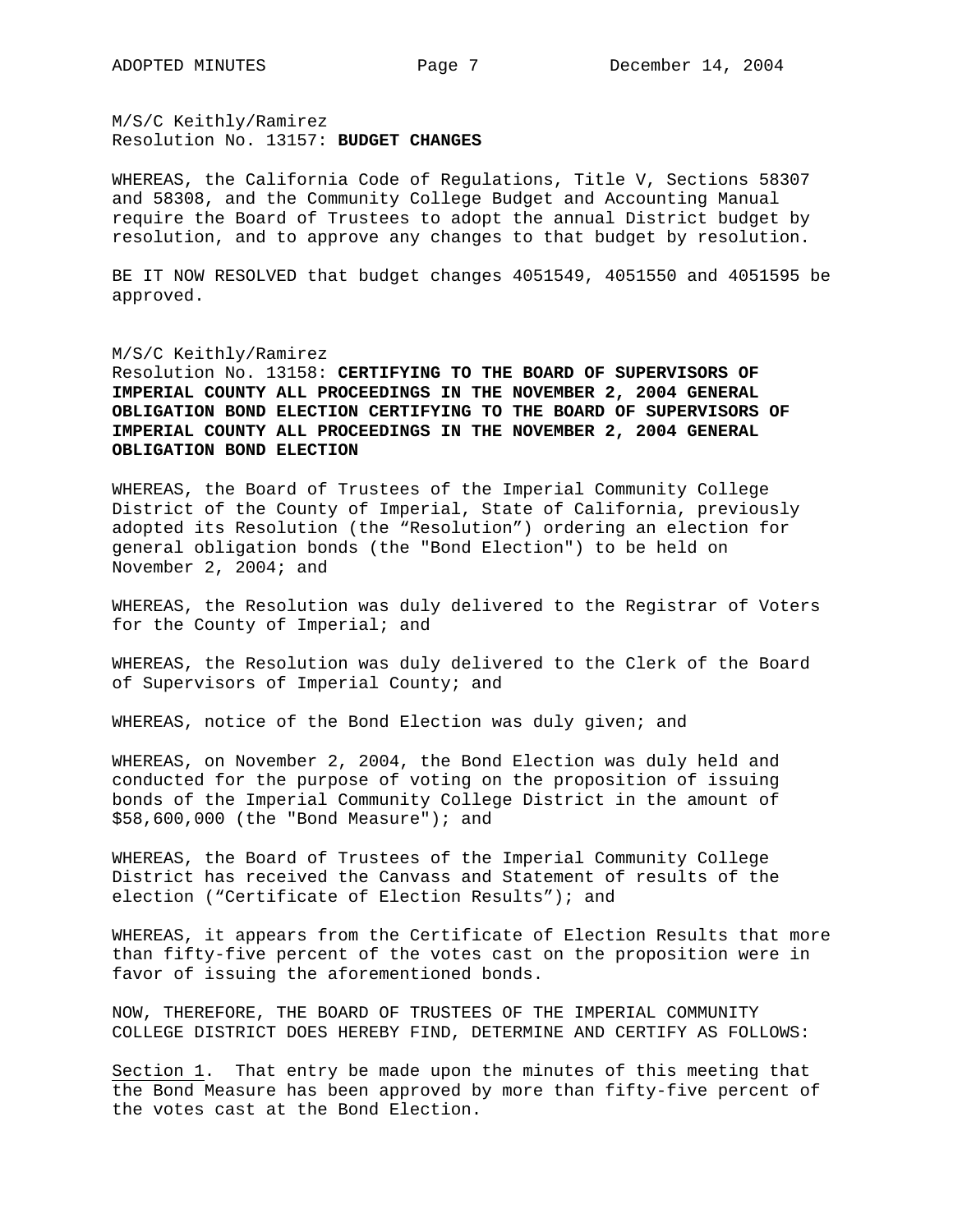Section 2. That it is hereby certified to the Board of Supervisors of Imperial County that all proceedings of the Imperial Community College District in connection with the November 2, 2004 Bond Election have been accomplished according to law.

Section 3. That the Clerk of the Board is hereby requested to deliver a copy of this Resolution to the County Superintendent of Schools with a request that, pursuant to Education Code Section 15274, the County Superintendent deliver a copy of the Resolution and Certificate of Election Results attached hereto as Exhibit A to the Clerk of the Board Supervisors of Imperial County.

# M/S/C Keithly/Ramirez

Resolution No. 13159: **ISSUANCE AND SALE OF GENERAL OBLIGATION BONDS, ELECTION OF 2004, SERIES 2005, OF IMPERIAL COMMUNITY COLLEGE DISTRICT IN THE AGGREGATE PRINCIPAL AMOUNT OF NOT TO EXCEED TWENTY-FIVE MILLION DOLLARS (\$25,000,000)**

WHEREAS, an election was duly called and regularly held in the Imperial Community College District (the "District"), County of Imperial (the "County"), State of California, on November 2, 2004 (the "Election"), and thereafter canvassed pursuant to law; and

WHEREAS, at such Election there was submitted to and approved by the requisite 55% vote of the qualified electors of the District a question as to the issuance and sale of general obligation bonds of the District for various purposes set forth in the ballot submitted to the voters, in the maximum principal amount of fifty-eight million six hundred thousand dollars (\$58,600,000), payable from the levy of an ad valorem tax against the taxable property in the District (the "Authorization"); and

WHEREAS, it is anticipated that the Board of Supervisors of the County of Imperial (the "County") will provide by resolution that the governing board of the District may issue and sell general obligation bonds of the District on its own behalf pursuant to the provisions of Part 10, Division 1, Title 1 of the California Education Code (the "Bond Law") without further action by the Board of Supervisors or officers of the County; and

WHEREAS, the District has previously caused to be issued and sold none of the Authorization leaving \$58,600,000 unissued and has determined that it is in the best interests of the District to issue and sell a first series of the Bonds in the aggregate principal amount of not to exceed \$25,000,000.

WHEREAS, this Board of Trustees desires to make certain determinations and to authorize the issuance of said Bonds.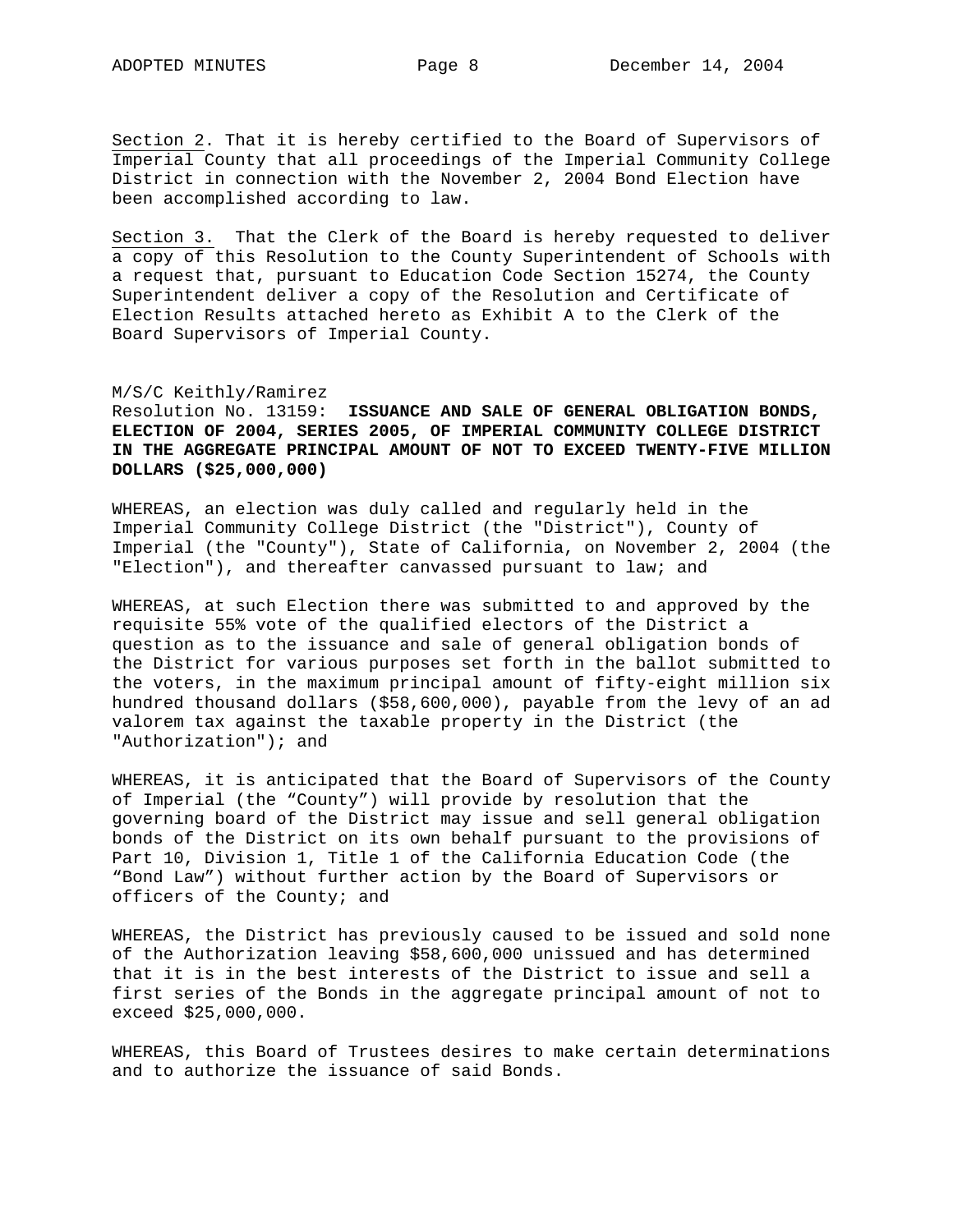NOW, THEREFORE, BE IT RESOLVED BY THE BOARD OF TRUSTEES OF THE IMPERIAL COMMUNITY COLLEGE DISTRICT, AS FOLLOWS:

SECTION 1. Purpose of the Bonds. Bonds of the District shall be issued in the name and on behalf of the District in the aggregate principal or issue amount of not to exceed \$25,000,000 for the purposes of providing college facilities as specified in the ballot proposition authorizing the Bonds.

SECTION 2. Certain Definitions. As used in this Resolution, the terms set forth below shall have the following meanings ascribed to them:

(a) "Accreted Interest" means, with respect to the Capital Appreciation Bonds, the Accreted Value thereof minus the Denominational Amount thereof as of the date of calculation.

(b) "Accreted Value" means, with respect to the Capital Appreciation Bonds, as of the date of calculation, the Denominational Amount thereof, plus Accreted Interest, compounded semiannually on each February 1 and August 1, commencing August 1, 2005, unless provided otherwise in the Purchase Contract, commencing from the date of issuance of the Capital Appreciation Bonds.

(c) "Bond Insurer" means any insurance company which issues a municipal bond insurance policy insuring the payment of principal and interest on the Bonds.

(d) "Bond Payment Date" means, with respect to the interest on the Current Interest Bonds, February 1 and August 1, commencing August 1, 2005, and with respect to the principal payments on the Current Interest Bonds August 1, 2005 through August 1, 2029, unless otherwise provided in the Purchase Contract. With respect to the Capital Appreciation Bonds, "Bond Payment Date" means the stated maturity dates thereof or mandatory redemption dates, as applicable.

(e) "Bond Register" means the listing of names and addresses of the current registered owners of the debt, as maintained by the Paying Agent.

(f) "Bonds" means the Imperial Community College District General Obligation Bonds, Election of 2004, Series 2005.

(g) "Building Fund" shall have the meaning set forth in Section 4 hereof.

(h) "Capital Appreciation Bonds" means those Bonds the interest component of which is compounded semiannually on each February 1 and August 1 commencing August 1, 2005 or as otherwise stated in the Purchase Contract, to maturity as shown in the table of Accreted Values for such Bonds in the Purchase Contract.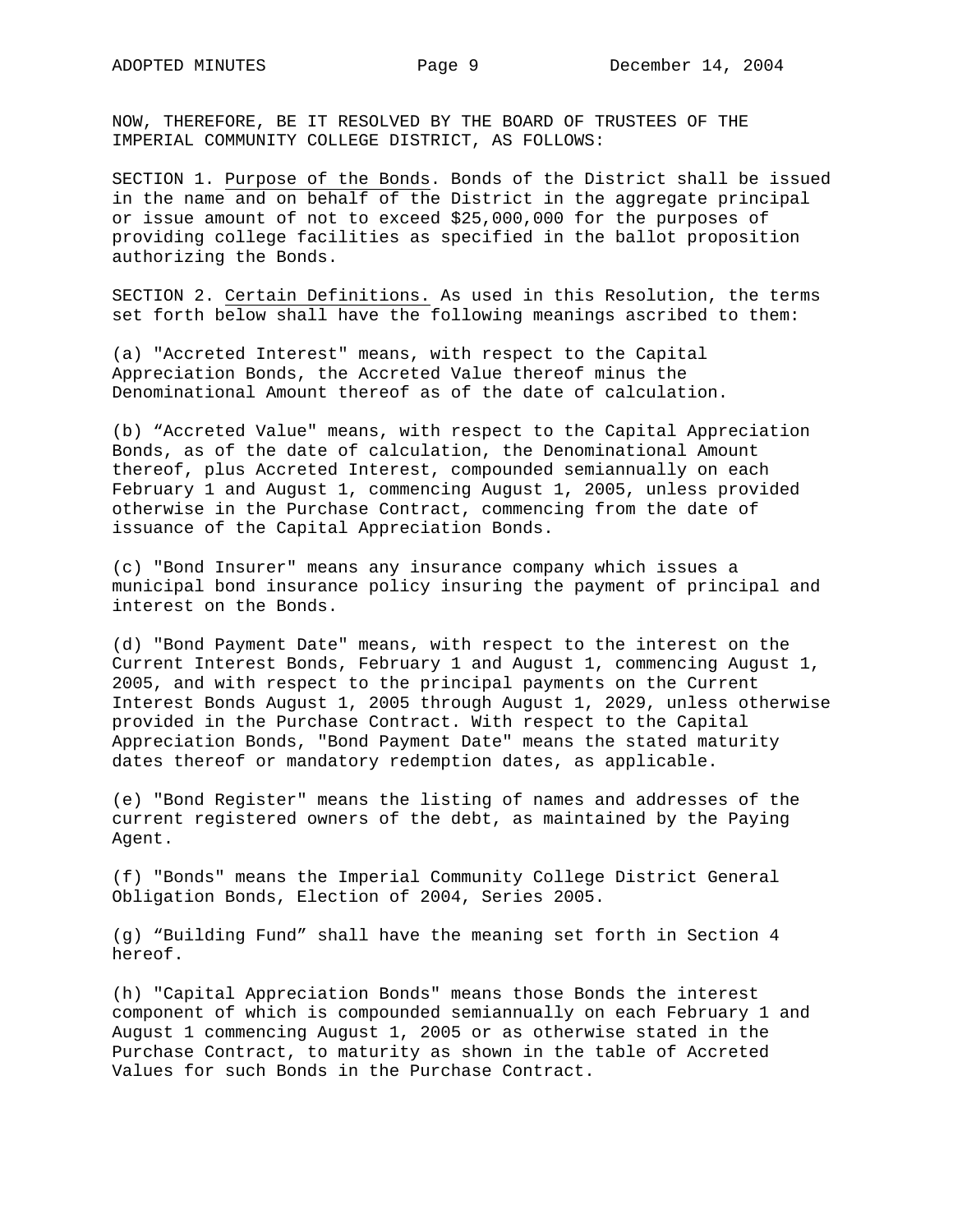(i) "Capital Appreciation Term Bonds" means those Capital Appreciation Bonds, if any, for which mandatory sinking fund redemption dates have been established in the Purchase Contract.

(j) "Code" means the Internal Revenue Code of 1986 as in effect on the date of issuance of the Bonds or (except as otherwise referenced herein) as it may be amended to apply to obligations issued on the date of issuance of the Bonds, together with applicable proposed, temporary and final regulations promulgated, and applicable official public guidance published, under the Code.

(k) "Current Interest Bonds" means the Bonds the interest on which is payable on each Bond Payment Date specified for such Bonds as designated and maturing in the years and in the amounts set forth in the Purchase Contract.

(l) "Current Interest Term Bonds" means those Current Interest Bonds, if any, for which mandatory sinking fund redemption dates have been established in the Purchase Contract.

(m) "Debt Service Fund" shall have the meaning set forth in Section 4 hereof.

(n) "Denominational Amount" means, with respect to the Capital Appreciation Bonds, the initial offering price thereof, which represents the principal amount thereof, and, with respect to the Current Interest Bonds, the principal amount thereof.

(o) "DTC" means the Depository Trust Company, New York, New York, a limited purpose trust company organized under the laws of the State of New York in its capacity as securities depository for the Bonds.

(p) "Fair Market Value" means the price at which a willing buyer would purchase the investment from a willing seller in a bona fide, arm's length transaction (determined as of the date the contract to purchase or sell the investment becomes binding) if the investment is traded on an established securities market (within the meaning of section 1273 of the Code) and, otherwise, the term "Fair Market Value" means the acquisition price in a bona fide arm's length transaction (as referenced above) if (i) the investment is a certificate of deposit that is acquired in accordance with applicable regulations under the Code, (ii) the investment is an agreement with specifically negotiated withdrawal or reinvestment provisions and a specifically negotiated interest rate (for example, a guaranteed investment contract, a forward supply contract or other investment agreement) that is acquired in accordance with applicable regulations under the Code, (iii) the investment is a United States Treasury Security--State and Local Government Series that is acquired in accordance with applicable regulations of the United States Bureau of Public Debt, or (iv) any commingled investment fund in which the District and related parties do not own more than a ten percent (10%) beneficial interest therein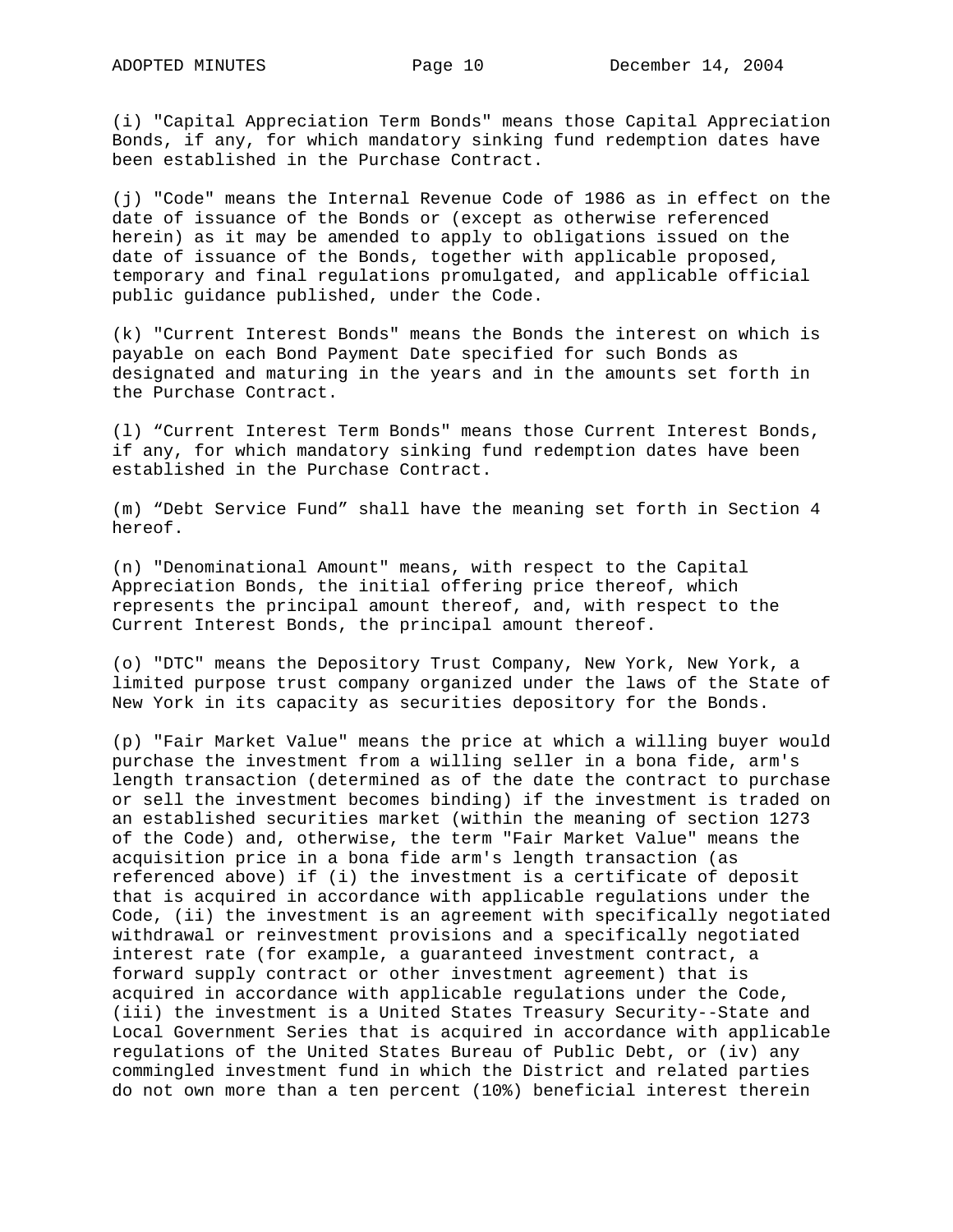if the return paid by the fund is without regard to the source of the investment.

(q) "Informational Services" means Financial Information, Inc.'s Financial Daily Called Bond Service; Interactive Data Corporation's Bond Service; Kenny Information Service's Called Bond Service; Moody's Municipal and Government; or Standard & Poor's Called Bond Record; and in accordance with then current guidelines of the Securities and Exchange Commission, such other services providing information with respect to called bonds as the District may designate in a Written Request of the District delivered to the Paying Agent.

(r) "Letter of Representations" shall have the meaning set forth in Section 10 hereof.

(s) "Maturity Value" means the Accreted Value of any Capital Appreciation Bond on its maturity date.

(t) "Official Statement" shall have the meaning set forth in Section 14 hereof.

(u) "Owner" means the current registered holder of a Bond or Bonds to whom payments of principal and interest or Maturity Value are made.

(v) "Participants" means those broker-dealers, banks and other financial institutions from time to time for which the Depository holds book-entry certificates as securities depository.

(w) "Paying Agent" shall mean any bank, trust company, national banking association or other financial institution appointed as paying agent for the Bonds pursuant to the Purchase Contract in the manner provided in this Resolution.

(x) "Principal" or "Principal Amount" means, with respect to any Current Interest Bond, the principal amount thereof, and, with respect to any Capital Appreciation Bond, the Denominational Amount.

(y) "Purchase Contract" shall have the meaning set forth in Section 13 hereof.

(z) "Record Date" means the close of business on the fifteenth day of the month preceding each Bond Payment Date.

(aa) "Securities Depositories" means the following: Depository Trust Company, 711 Stewart Avenue, Garden City, New York, 11530, Facsimile transmission: (516)227-4039, (516) 227-4190; Midwest Securities Trust Company, Capital Structures-Call Notification, 440 South LaSalle Street, Chicago, Illinois 60605, Facsimile transmission: (312) 663- 2343; and Philadelphia Depository Trust Company, Reorganization Division, 1900 Market Street, Philadelphia, Pennsylvania 19103, Facsimile transmission: (215) 496-5058.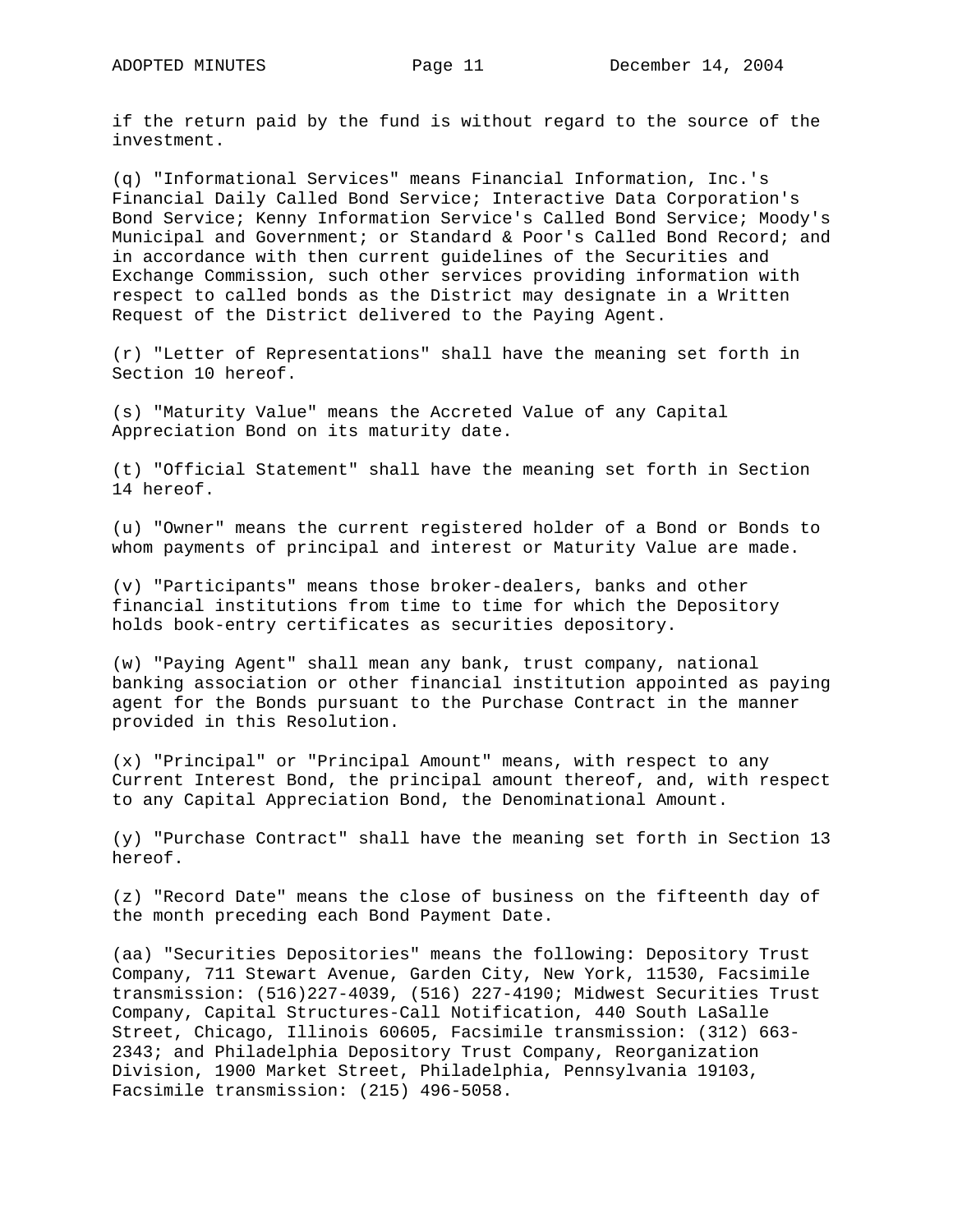(ab) "Treasurer" means the Treasurer and Tax Collector of the County of Imperial, California, or any authorized deputy thereof.

SECTION 3. Terms of Bonds. Subsequent to adoption by the County of a resolution permitting issuance by the District, the Bonds shall be issued in one series designated "Imperial Community College District General Obligation Bonds, Election of 2004, Series 2005." The Bonds shall be issued as Current Interest Bonds, and if issued, Capital Appreciation Bonds.

The Current Interest Bonds shall be dated their date of delivery and shall bear interest at the rate or rates not to exceed the legal maximum, payable on February 1 and August 1 of each year commencing August 1, 2005, through August 1 of a year no later than 2029 (each an "Interest Payment Date") unless provisions to the contrary are provided in the Purchase Contract. The actual interest rate or rates and the actual maturity schedule to be fixed at the time of sale. Each Current Interest Bond shall be issued in denominations of \$5,000 or integral multiples thereof.

The Capital Appreciation Bonds, if issued, shall accrete interest from the date of issuance of the Capital Appreciation Bonds to their maturity at a rate or rates such that the true interest cost shall not exceed the legal maximum. The Capital Appreciation Bonds shall be issued in any denominations of their Principal Amounts but shall reflect denominations of \$5,000 Maturity Value or any integral multiple thereof. The Capital Appreciation Bonds shall mature on August l of the years designated in the Purchase Contract. Interest on each Capital Appreciation Bond shall be compounded semiannually on February 1 and August 1 of each year, commencing August 1, 2005, unless stated otherwise in the Purchase Contract, until maturity, commencing on the date of issuance thereof, computed using a year of 360 days, comprised of twelve 30-day months, and shall be payable only at maturity as part of their Maturity Value or upon prior redemption.

Only such of the Bonds as shall bear thereon a certificate of authentication and registration in the form hereinafter recited, manually signed by the Paying Agent, shall be valid or obligatory for any purpose or entitled to the benefits of this Resolution, and such certificate of the Paying Agent shall be conclusive evidence that the Bonds so authenticated have been duly authenticated and delivered hereunder and are entitled to the benefits of this Resolution.

Interest on the Current Interest Bonds (including the final interest payment upon maturity or redemption) is payable by check or draft of the Paying Agent mailed to the Owner thereof at such Owner's address as it appears on the Registration Books at the close of business on the preceding Record Date; provided that at the written request of the Owner of at least \$1,000,000 aggregate principal amount of the Bonds, which written request is on file with the Paying Agent as of any Record Date, interest on such Current Interest Bonds shall be paid on the succeeding Bond Payment Date to such account as shall be specified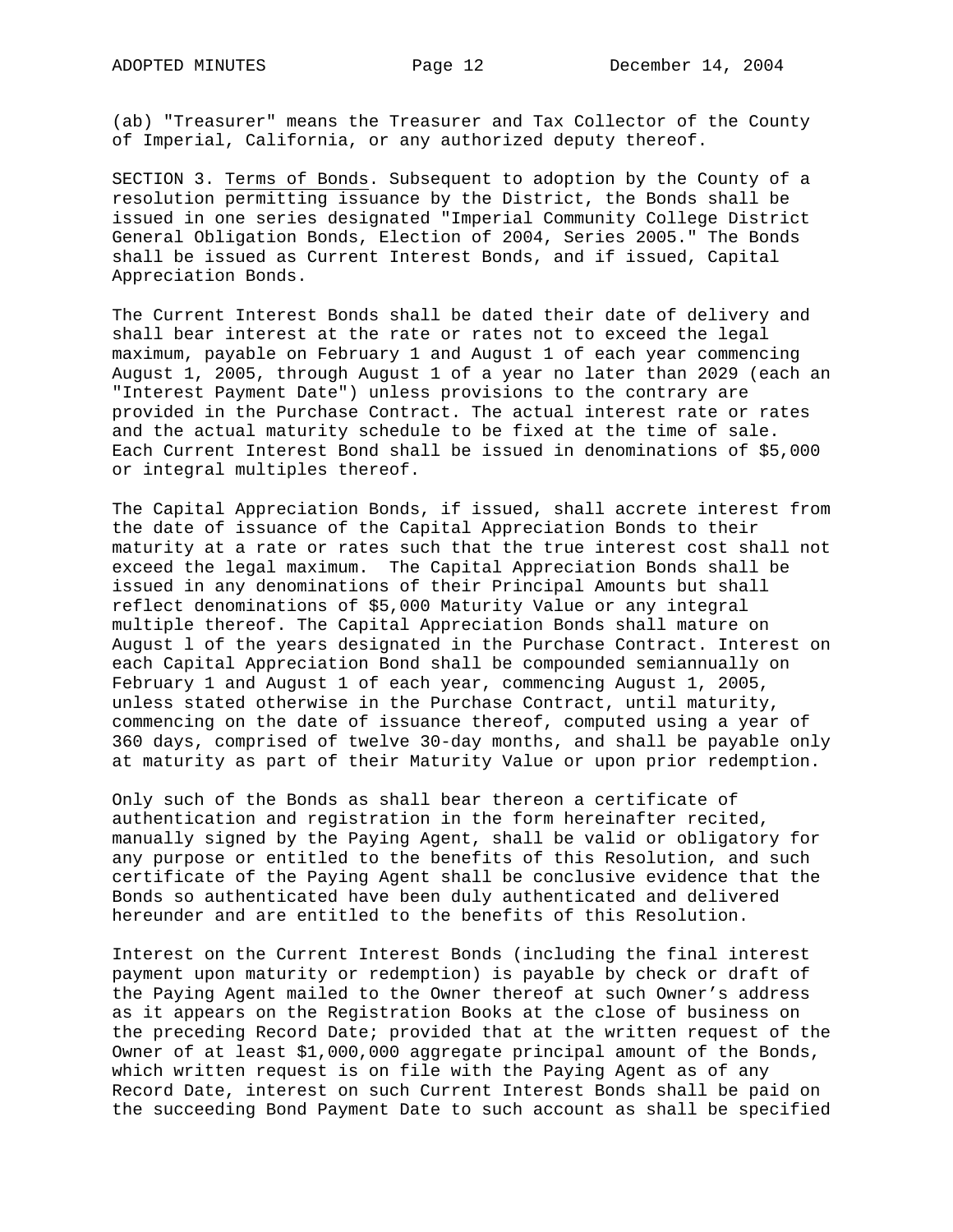in such written request. Principal of, or, in the case of Capital Appreciation Bonds the Maturity Value of, and premium (if any) on the Bonds is payable in lawful money of the United States of America upon presentation and surrender at the Principal Office of the Paying Agent.

The Bonds shall be issued as fully registered bonds without coupons. The Current Interest Bonds shall be issued in the principal amount and shall mature in consecutive order beginning on August 1, 2005, and ending on August 1 of their final year, or as designated in the Purchase Contract. The Capital Appreciation Bonds shall be issued in the Denominational Amounts designated in the Purchase Contract and shall mature on the dates in the Maturity Amounts to be fixed in the Purchase Contract at the time of sale.

The Bonds shall be sold as provided in Section 13 hereof; notwithstanding anything herein to the contrary, the terms of the Bonds as set forth in this Resolution may be amended prior to delivery in accordance with the provisions of the Purchase Contract, as finally approved and executed by the Superintendent on behalf of the District.

SECTION 4. Delivery of Bonds, Disposition of Proceeds of the Bonds, Security for the Bonds. The proper officials of the District shall cause the Bonds to be prepared and, following their sale, shall have the Bonds signed and delivered to the original purchaser upon payment of the purchase price in immediately available funds.

The proceeds from the sale of the Bonds, to the extent of the principal amount thereof, shall be paid and credited to the fund established and designated as the "Imperial Community College District General Obligation Bond, Election of 2004, Series 2005, Building Fund" (the "Building Fund") of the District to be held by the County, and shall be kept separate and distinct from all other District and County funds, and those proceeds shall be used solely for the purpose for which the Bonds are being issued and for payment of permissible costs of issuance. The interest earned on the monies deposited to the Building Fund shall be deposited to said Building Fund and such monies shall be used for any lawful purpose of the District at the direction of the District.

The accrued interest, if any, and any premium received by the District from the sale of the Bonds (if any, after all or a portion of Underwriter's discount or costs of issuance are paid from such premium as set forth in the Purchase Contract) shall be kept separate and apart in the fund established and designated as the "Imperial Community College District General Obligation Bond, Election of 2004, Series 2005, Debt Service Fund" (the "Debt Service Fund") for the Bonds and used only for payments of principal and interest on the Bonds. Interest earned on investments of monies held in the Debt Service Fund shall be retained in the Debt Service Fund and used to pay principal and interest when due.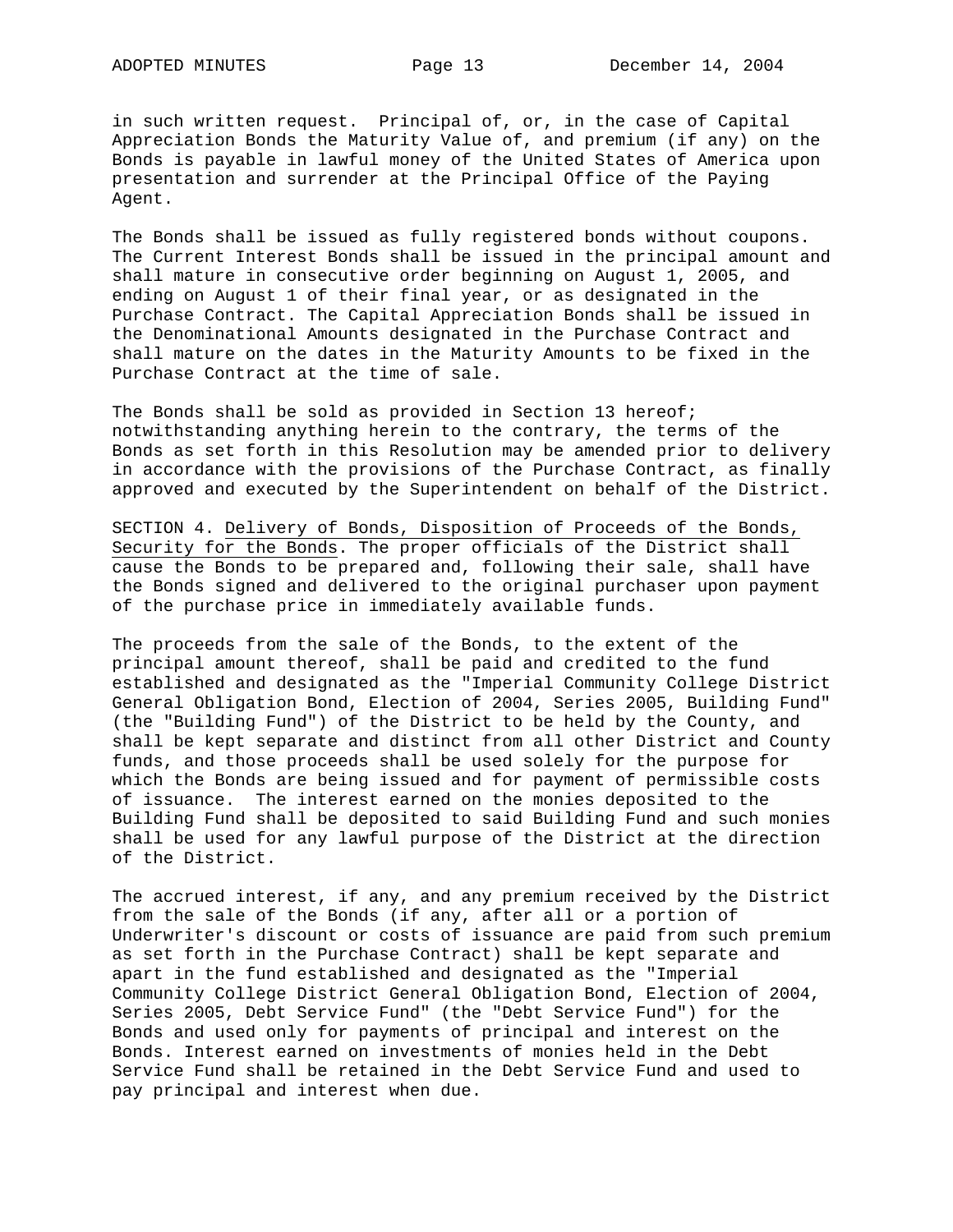Any excess proceeds of the Bonds not needed for the authorized purposes set forth herein for which Bonds are being issued shall, at the direction of the District, be transferred to the Debt Service Fund and applied to the payment of principal and interest on the Bonds. If, after payment in full of the Bonds, there remain excess proceeds, any such excess amounts shall be transferred to the general fund of the District.

Proceeds of the Bonds held by the Treasurer shall be invested at the Treasurer's discretion pursuant to law and the investment policy of the County, unless otherwise requested in writing by the District as follows:

 (i) At the written request of the District, given by the Superintendent of the District, the Treasurer may invest all or any portion of the Building Fund in the Local Agency Investment Fund in the treasury of the State of California.

 (ii) At the written request of the District, given by the Superintendent of the District, all or any portion of the Building Fund may be invested on behalf of the District in investment agreements, including guaranteed investment contracts, which comply with the requirements of any rating agency then rating the Bonds.

The District covenants that all investments of amounts deposited in any fund or account created by or pursuant to this Resolution, or otherwise containing gross proceeds of the Bonds (within the meaning of section 148 of the Code) shall be acquired, disposed of, and valued (as of the date that valuation is required by this Indenture or the Code) at Fair Market Value.

There shall be levied on all the taxable property in the District, in addition to all other taxes, a continuing direct ad valorem tax annually during the period the Bonds are outstanding in an amount sufficient to pay the principal of and interest on the Bonds (including the Maturity Value thereof in the case of Capital Appreciation Bonds) when due, which monies when collected will be placed in the Debt Service Fund, which fund is irrevocably pledged for the payment of the principal of and interest on the Bonds when and as the same fall due. The monies in the Debt Service Fund, to the extent necessary to pay the principal of or Maturity Value of and interest on the Bonds as the same becomes due and payable, shall be transferred by the Treasurer to the Paying Agent for subsequent disbursement to the beneficial owners of the Bonds. Any monies remaining in the Debt Service Fund one year after the Bonds and the interest thereon have been paid at maturity, or provision for such payment has been made, shall be transferred to the general fund of the District.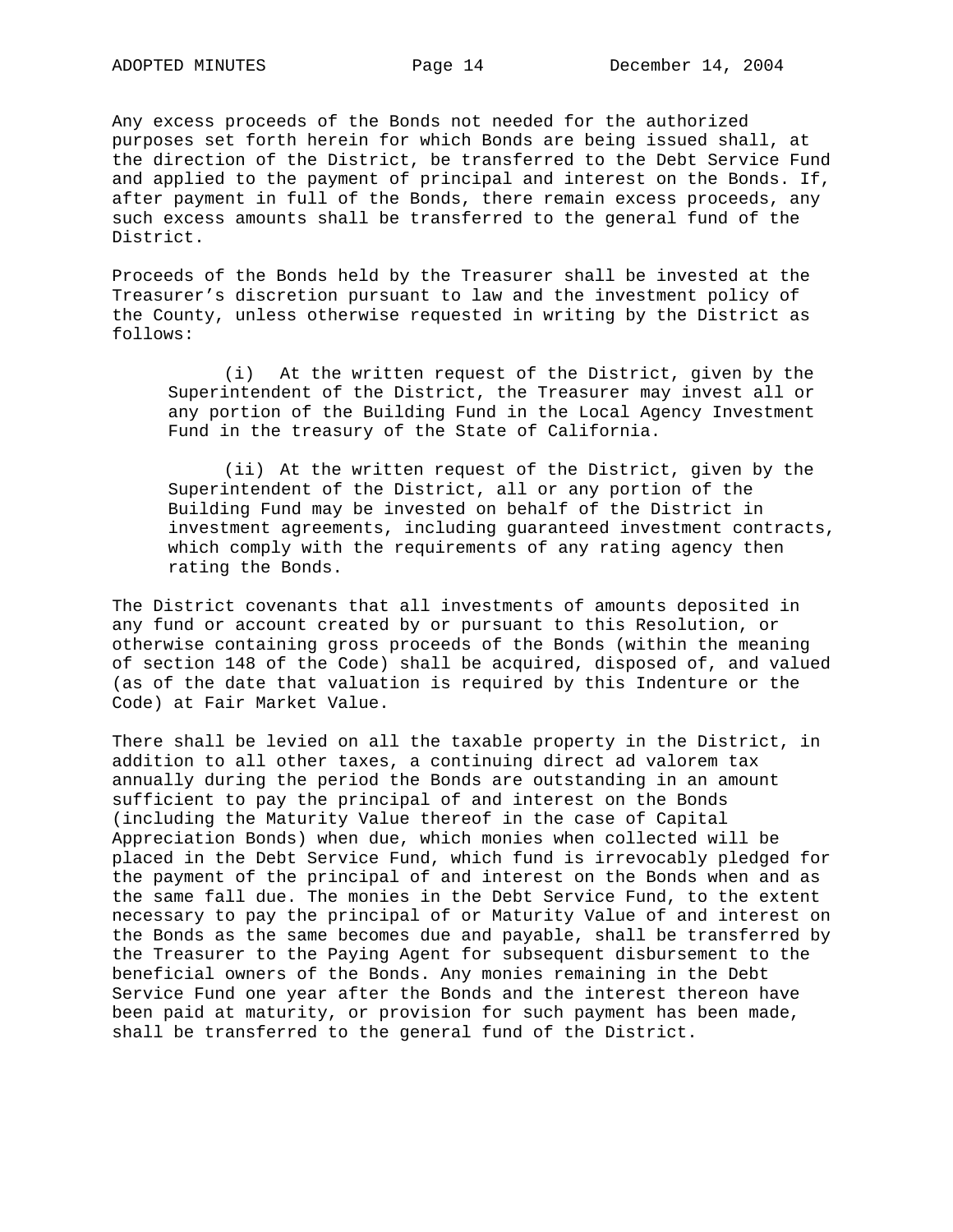SECTION 5. Redemption.

(a) The Current Interest Bonds shall be subject to optional and mandatory sinking fund redemption as provided in the Purchase Contract.

(b) The Capital Appreciation Bonds shall not be subject to optional redemption. The Capital Appreciation Bonds shall be subject to mandatory sinking fund redemption prior to their maturity date, by lot, at the Accreted Value thereof, without premium, on the dates, if any, in the years and in an amount equal to the aggregate Accreted Values all as set forth in the Purchase Contract.

SECTION 6. Form of Bond. The Bonds shall be substantially in conformity with Exhibit "A" attached hereto, and incorporated herein by this reference as if set forth in full, with necessary or appropriate variations, omissions and insertions as may be permitted or required by this Resolution.

SECTION 7. Execution of Bonds. The Bonds shall be executed by the manual or facsimile signatures of the President of the Board of Trustees, and the Clerk of the Board of Trustees. The facsimile signatures of the President and the Clerk of the Board of Trustees may be printed, lithographed, engraved, or otherwise mechanically reproduced. The Paying Agent shall manually authenticate each Bond in the space provided, and no Bond shall be valid or obligatory for any purpose until so authenticated.

SECTION 8. Bond Registration; Transfers. As hereinafter provided, the Bonds shall be delivered in a form and with such terms as will permit them to be in book-entry only form, immobilized with DTC. If the bookentry only system is no longer in effect, the District will cause the Paying Agent to maintain and keep at its principal corporate trust office all books and records necessary for the registration, exchange and transfer of certificated Bonds as provided in this Section (the "Bond Register"). While the book-entry only system is in effect, such books need not be kept, as the Bonds will be represented by one Bond for each maturity registered in the name of Cede & Co., as nominee for DTC.

The person in whose name a Bond is registered on the Bond Register shall be regarded as the absolute Owner of that Bond for all purposes of this Resolution. Payment of or on account of the principal of and interest on any Bond shall be made only to or upon the order of the Owner thereof; neither the District, the County nor the Paying Agent shall be affected by any notice to the contrary, but the registration may be changed as provided in this Section. All such payments shall be valid and effectual to satisfy and discharge the District's liability upon the Bonds, including interest, to the extent of the amount or amounts so paid.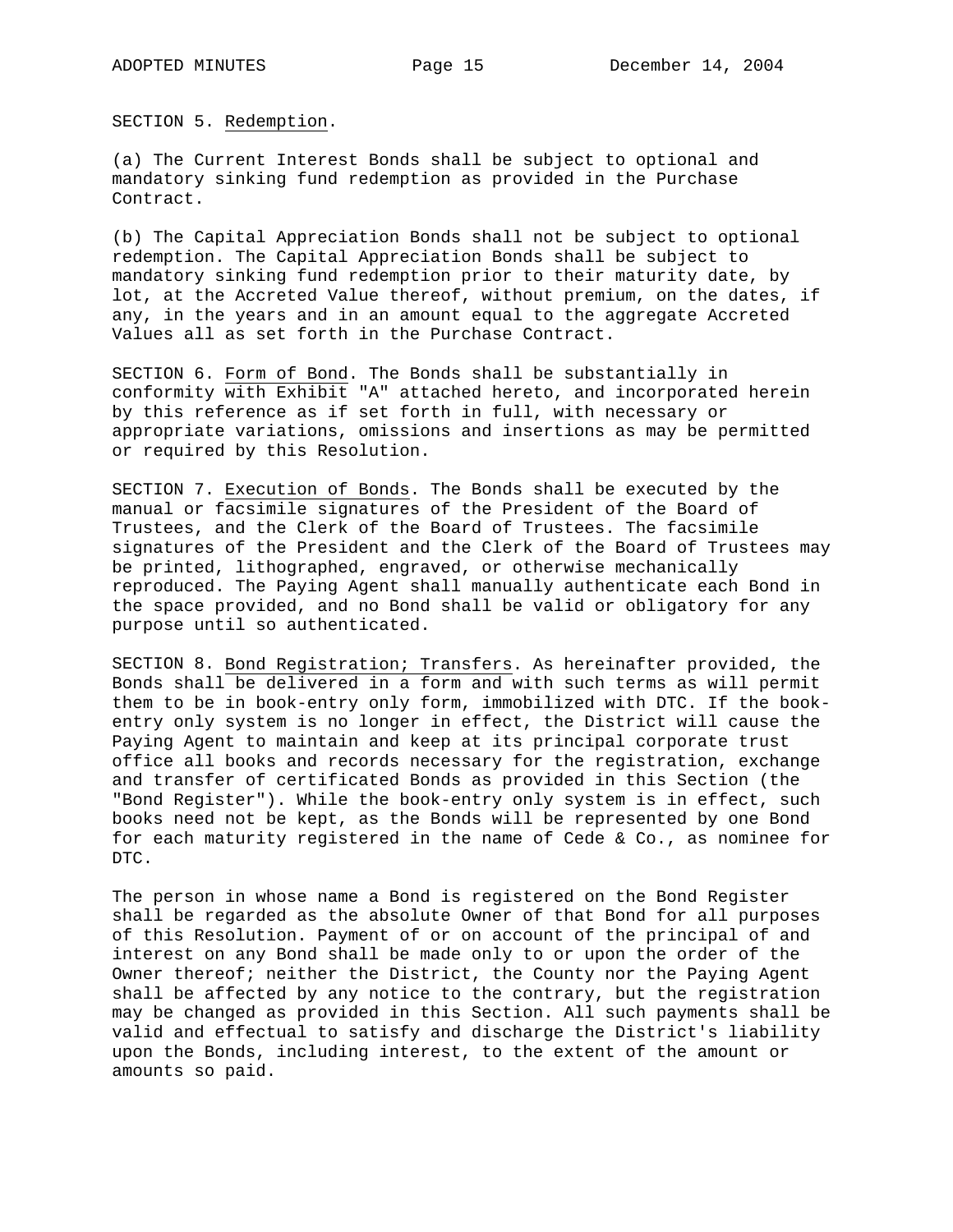Any Bond may be exchanged for Bonds of the same series of any other authorized denomination upon presentation and surrender at the principal corporate trust office of the Paying Agent, together with a request for exchange signed by the Owner or by a person legally empowered to do so in a form satisfactory to the Bond Registrar. Any Bond may, in accordance with its terms (but only if the District determines no longer to maintain the book-entry only status of the Bonds, DTC determines to discontinue providing such services and no successor securities depository is named or DTC requests the District to deliver certificated securities to particular DTC Participants) be transferred, upon the books required to be kept pursuant to the provisions of this Section, by the Owner, in person or by his duly authorized attorney, upon surrender of such Bond for cancellation at the office of the Paying Agent, accompanied by delivery of a written instrument of transfer in a form approved by the Paying Agent, duly executed.

Neither the District, nor the Paying Agent will be required to: (a) issue or transfer any Bonds during a period beginning with the opening of business on the 16th day of the month next preceding either any Interest Payment Date or any date of selection of Bonds to be redeemed and ending with the close of business on the Interest Payment Date or day on which the applicable notice of redemption is given, or (b) transfer any Bonds which have been selected or called for redemption in whole or in part.

## SECTION 9. Paying Agent.

*(A) Appointment of Paying Agent*. The Paying Agent for the Bonds shall be designated in the Purchase Contract and, in such capacity the Paying Agent shall also act as registration agent and authentication agent for the Bonds. The Paying Agent undertakes to perform such duties, and only such duties, as are specifically set forth in this Resolution, and even during the continuance of an event of default with respect to the Bonds, no implied covenants or obligations shall be read into this Resolution against the Paying Agent. The Paying Agent shall signify its acceptance of the duties and obligations imposed upon it by this Resolution by executing and delivering to the District a certificate to that effect.

The District may remove the Paying Agent initially appointed, and any successor thereto, and may appoint a successor or successors thereto, but any such successor shall be a bank or trust company doing business and having an office in the State of California, having a combined capital (exclusive of borrowed capital) and surplus of at least Fifty Million Dollars (\$50,000,000), and subject to supervision or examination by federal or state authority. If such bank or trust company publishes a report of condition at least annually, pursuant to law or to the requirements of any supervising or examining authority above referred to, then for the purposes of this Section the combined capital and surplus of such bank or trust company shall be deemed to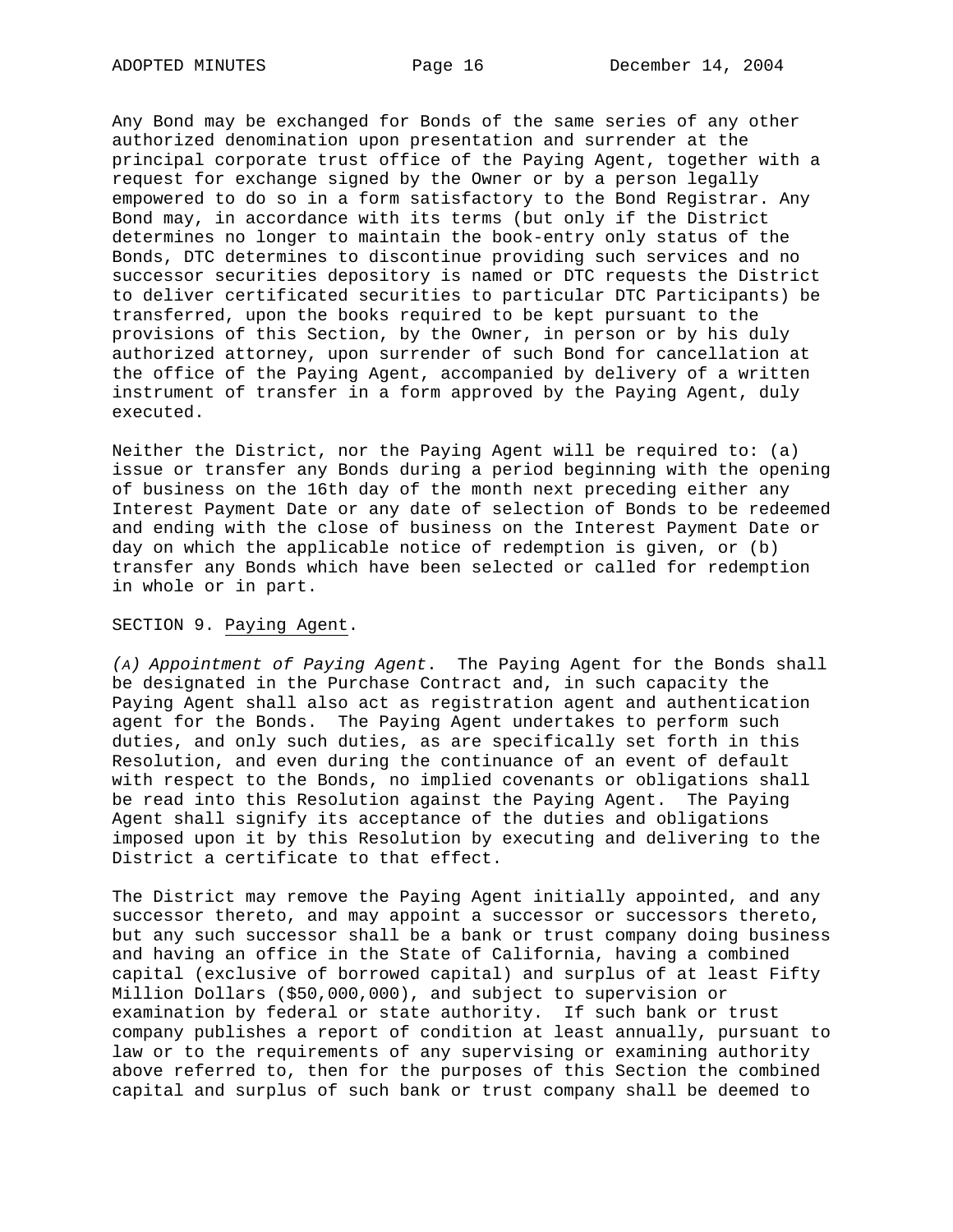be its combined capital and surplus as set forth in its most recent report of condition so published.

The Paying Agent may at any time resign by giving written notice to the District and the Bond Owners of such resignation. Upon receiving notice of such resignation, the District shall promptly appoint a successor Paying Agent by an instrument in writing. Any resignation or removal of the Paying Agent and appointment of a successor Paying Agent shall become effective upon acceptance of appointment by the successor Paying Agent.

(B) *Paying Agent May Hold Bonds*. The Paying Agent may become the owner of any of the Bonds in its own or any other capacity with the same rights it would have if it were not Paying Agent.

(C) *Liability of Agents*. The recitals of facts, covenants and agreements herein and in the Bonds contained shall be taken as statements, covenants and agreements of the District, and the Paying Agent assumes no responsibility for the correctness of the same, nor makes any representations as to the validity or sufficiency of this Resolution or of the Bonds, nor shall incur any responsibility in respect thereof, other than as set forth in this Resolution. The Paying Agent shall not be liable in connection with the performance of its duties hereunder, except for its own negligence or willful default.

In the absence of bad faith, the Paying Agent may conclusively rely, as to the truth of the statements and the correctness of the opinions expressed therein, upon certificates or opinions furnished to the Paying Agent and conforming to the requirements of this Resolution.

The Paying Agent shall not be liable for any error of judgment made in good faith by a responsible officer in the absence of the negligence of the Paying Agent.

No provision of this Resolution shall require the Paying Agent to expend or risk its own funds or otherwise incur any financial liability in the performance of any of its duties hereunder, or in the exercise of any of its rights or powers, if it shall have reasonable grounds for believing that repayment of such funds or adequate indemnity against such risk or liability is not reasonably assured to it.

The Paying Agent may execute any of the powers hereunder or perform any duties hereunder either directly or by or through agents or attorneys and the Paying Agent shall not be responsible for any misconduct or negligence on the part of any agent or attorney appointed with due care by it hereunder.

(D) *Notice to Paying Agent*. The Paying Agent may rely and shall be protected in acting or refraining from acting upon any notice, resolution, request, consent, order, certificate, report, warrant,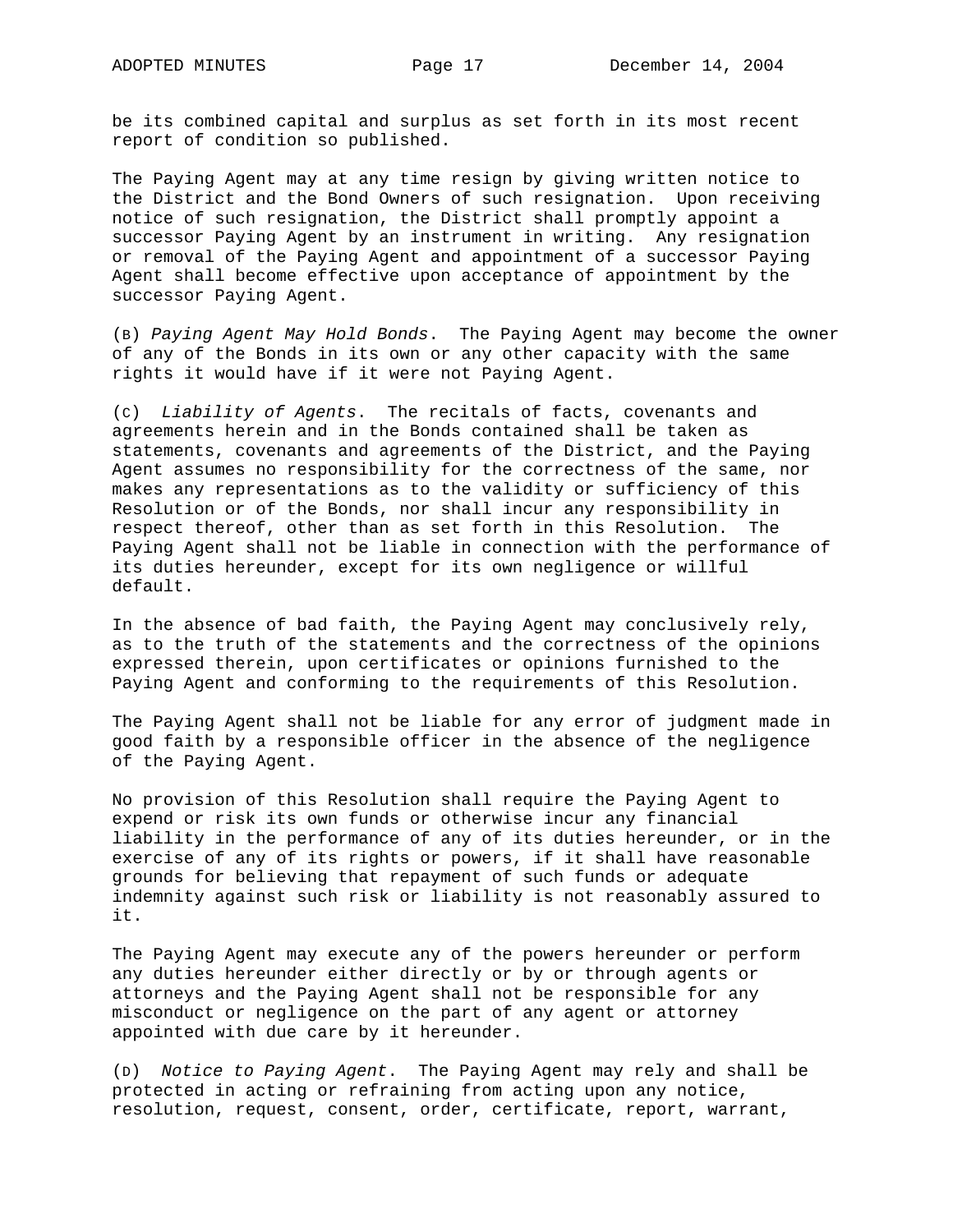bond or other paper or document believed by it to be genuine and to have been signed or presented by the proper party or proper parties. The Paying Agent may consult with counsel, who may be counsel to the District, with regard to legal questions, and the opinion of such counsel shall be full and complete authorization and protection in respect of any action taken or suffered by it hereunder in good faith and in accordance therewith.

Whenever in the administration of its duties under this Resolution the Paying Agent shall deem it necessary or desirable that a matter be proved or established prior to taking or suffering any action hereunder, such matter (unless other evidence in respect thereof be herein specifically prescribed) may, in the absence of bad faith on the part of the Paying Agent, be deemed to be conclusively proved and established by a certificate of the District, and such certificate shall be full warrant to the Paying Agent for any action taken or suffered under the provisions of this Resolution upon the faith thereof, but in its discretion the Paying Agent may, in lieu thereof, accept other evidence of such matter or may require such additional evidence as to it may seem reasonable.

(E) *Compensation; Indemnification*. The District shall pay to the Paying Agent from time to time reasonable compensation for all services rendered under this Resolution, and also all reasonable expenses, charges, counsel fees and other disbursements, including those of their attorneys, agents and employees, incurred in and about the performance of their powers and duties under this Resolution. The District further agrees to indemnify and save the Paying Agent harmless against any liabilities which it may incur in the exercise and performance of its powers and duties hereunder which are not due to its negligence or bad faith.

SECTION 10. Book-Entry System. The Bonds will be issued in book-entry form by appointing DTC, 55 Water Street, l9th Floor, New York, New York 10041, to act as securities depository for the Bonds. A single certificate, representing the aggregate principal amount of each maturity of Bonds, will be executed and delivered on the day of the closing to DTC. Upon closing, the District shall notify DTC that it has accepted payment of the purchase price of the Bonds, at which time DTC (in accordance with the Letter of Representations defined below) will credit the account of the Underwriter, and process the book-entry deliveries to the accounts of the subsequent purchasers of interests in the Bonds. The Bonds will be lodged with DTC until the maturity of each Bond. On the Business Day prior to each date of maturity of a Bond, the Treasurer shall remit to the Paying Agent from the Bond Fund sufficient moneys for the Paying Agent to pay all outstanding principal of and interest on such Bond.

To induce DTC to accept the Bonds as eligible for the book-entry form of issuance, the District will enter into a Letter of Representations with DTC (the "Letter of Representations") setting forth the terms and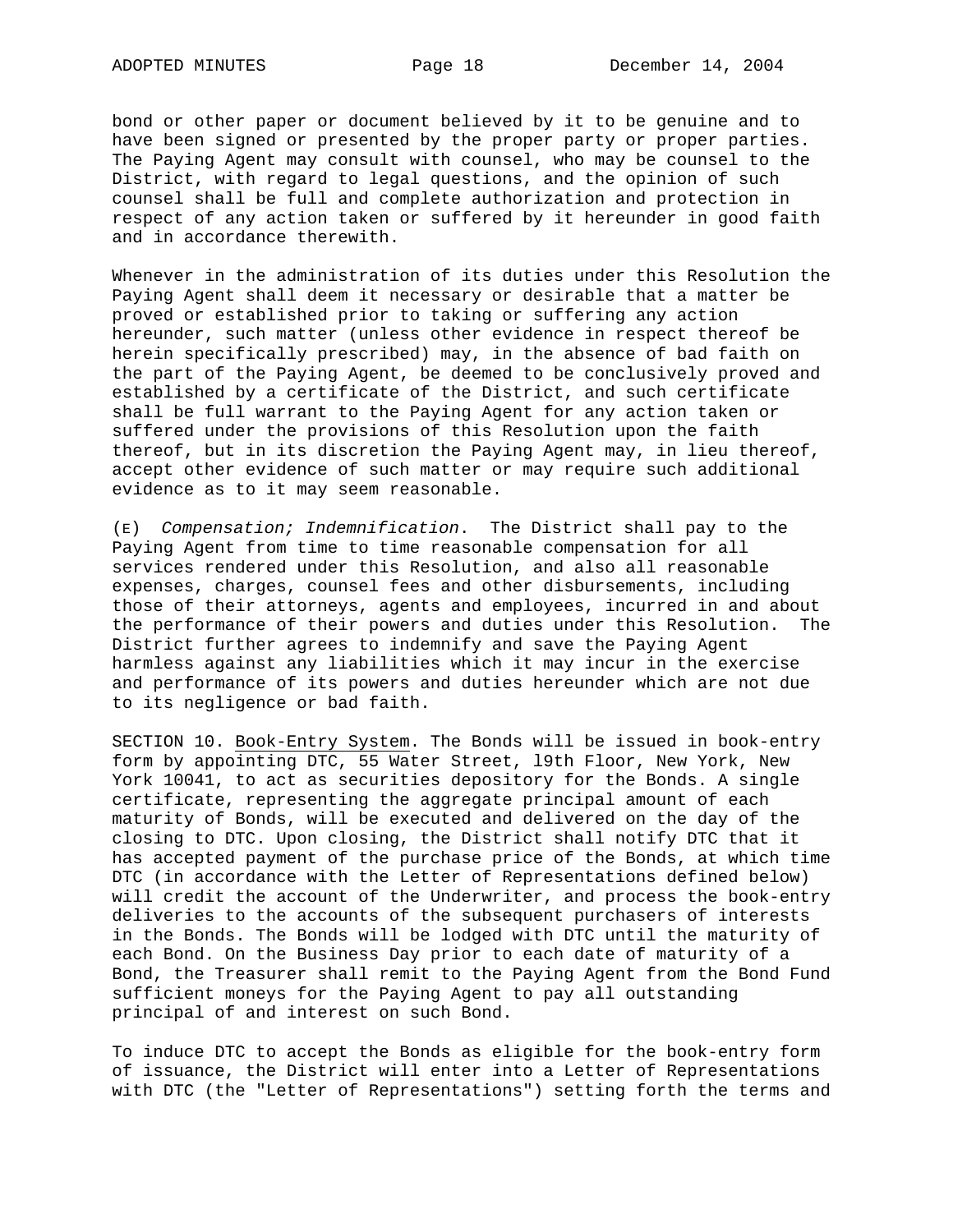conditions of, and procedures for, the book-entry only form of issuance.

SECTION 11. Satisfaction and Discharge. The obligations of the District hereunder and under the Bonds herein or therein made or provided for, are to be fully discharged and satisfied as to any Bond and such Bond will no longer be deemed to be outstanding and shall be deemed to have been paid for all purposes:

*(A)* when such Bond is canceled or surrendered for cancellation and is subject to cancellation, or has been purchased by the Paying Agent from moneys in the Bond Fund of the District; or

*(B)* as to any Bond not canceled, surrendered for cancellation or subject to cancellation or so purchased, when payment of the principal of and the applicable premium, if any, on any Current Interest Bond, plus interest on such principal to the due date thereof, or the accreted value of any Capital Appreciation Bond as of the due date thereof (whether such due date be by reason of maturity or by acceleration or otherwise), either (i) has been made or caused to be made in accordance with the terms hereof, or (ii) has been provided for by irrevocably depositing with the Paying Agent, in trust, and irrevocably appropriated and set aside exclusively for such payment, either (A) moneys sufficient to make such payment or (B) Government Obligations, as defined below, maturing as to principal and interest in such amounts and at such times as will insure the availability of sufficient moneys to make such payment, or (C) a combination of both such moneys and such Government Obligations; and all necessary and proper fees, compensation and expenses of the Paying Agent with respect to such deposit have been paid or the payment thereof has been provided for to the satisfaction of the Paying Agent. For the purposes of this Section, the term "Government Obligations" shall mean any of the following which are noncallable and which at the time of investment are legal investments under the laws of the State of California for the moneys proposed to be invested therein: (x) direct obligations of the United States of America (including obligations issued or held in book-entry form on the books of the Department of the Treasury of the United States of America), or obligations, the principal of and interest on which are unconditionally guaranteed by the United States of America; or (y) bonds, debentures or notes issued by any of the following: Banks for Cooperatives, Federal Intermediate Credit Banks, Federal Home Loan Bank System, Federal Land Banks or Federal Farm Credit Banks.

At such time as a Bond is deemed to be no longer outstanding hereunder, such Bond shall cease to accrue interest or accrete value from the due date thereof (whether such due date be by reason of maturity or acceleration as aforesaid, or otherwise), and except for any payment from such moneys or Governmental Obligations set aside as aforesaid, shall no longer be secured by or entitled to the benefits of this Resolution.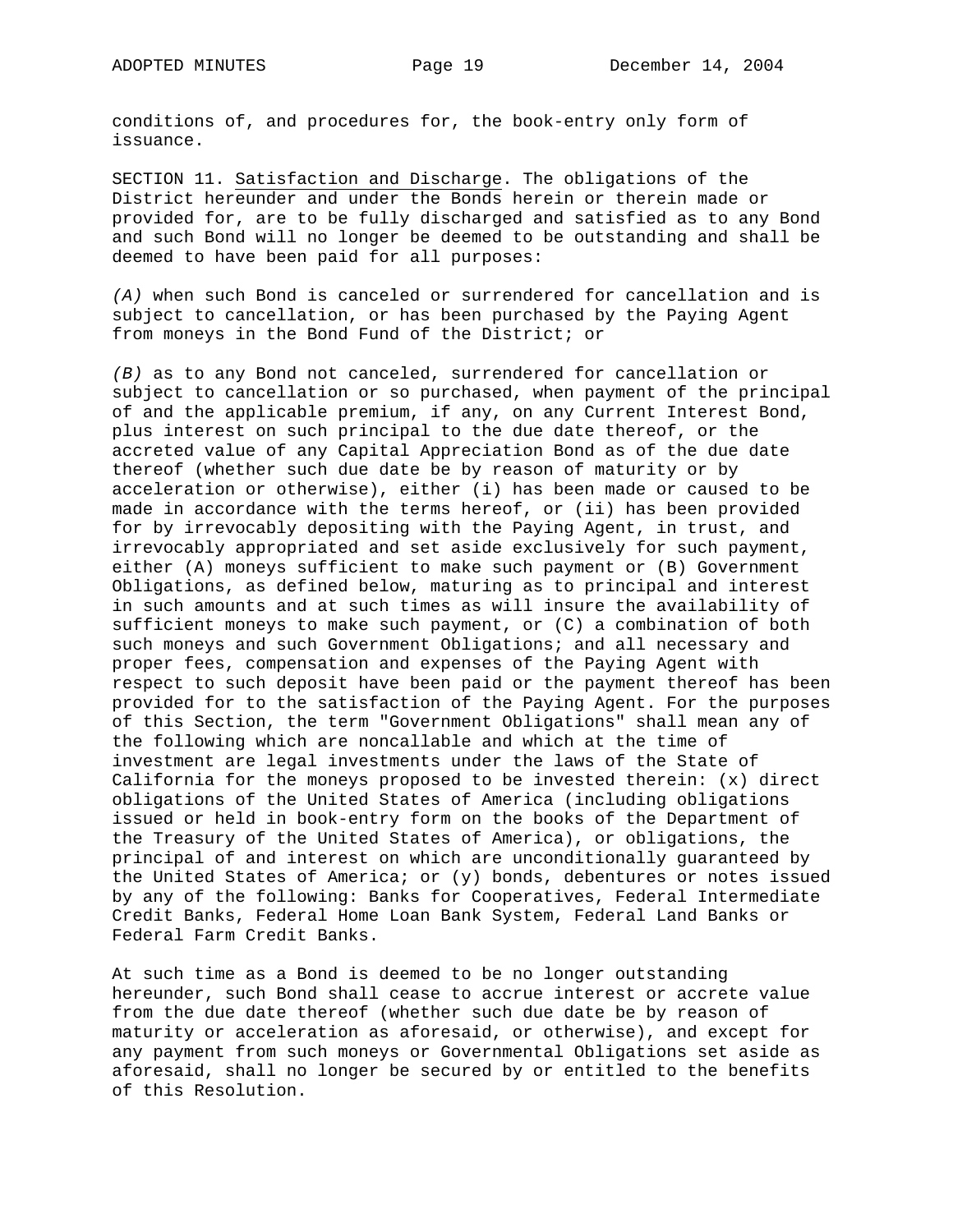SECTION 12. Tax Covenants.

(A) Private Activity Bond Limitation. The District shall assure that the proceeds of the Bonds are not so used as to cause the Bonds to satisfy the private business tests of Section 141(b) of the Tax Code or the private loan financing test of Section  $141(c)$  of the Tax Code.

(B) Federal Guarantee Prohibition. The District shall not take any action or permit or suffer any action to be taken if the result of the same would be to cause any of the Bonds to be "federally guaranteed" within the meaning of Section 149(b) of the Tax Code.

(C) No Arbitrage. The District shall not take, or permit or suffer to be taken by the Paying Agent or the County or otherwise, any action with respect to the proceeds of the Bonds which, if such action had been reasonably expected to have been taken, or had been deliberately and intentionally taken, on the Closing Date would have caused the Bonds to be "arbitrage bonds" within the meaning of Section 148 of the Tax Code.

(D) Maintenance of Tax-Exemption. The District shall take all actions necessary to assure the exclusion of interest on the Bonds from the gross income of the Owners of the Bonds to the same extent as such interest is permitted to be excluded from gross income under the Tax Code as in effect on the Closing Date.

SECTION 13. Approval of Purchase Contract. The Bonds will be sold at negotiated sale by the District to George K. Baum & Company pursuant to the terms and conditions set forth in the Purchase Contract substantially in the form appended hereto as Exhibit "B" and incorporated by reference herein. (the "Purchase Contract"). The form of the Purchase Contract is hereby approved and the Superintendent, his designee, or other authorized representative of the District is hereby authorized to execute the Purchase Contract, with such changes therein, deletions there from and modifications thereto as the Superintendent, or designee thereof, and the District may approve, such approval to be conclusively evidenced by the execution and delivery thereof; provided, however, that the maximum true interest cost on the Bonds shall not exceed the legal maximum and the Underwriter's discount may not exceed two percent (2%) excluding costs of issuance and original issue discount, of the aggregate principal or issue amount of Bonds sold there under. The Superintendent, or designee thereof, is further authorized to determine the principal or issue amount of the Bonds to be specified in the Purchase Contract for sale by the District, up to an aggregate principal or issue amount of \$25,000,000, to modify redemption terms and to enter into and execute the Purchase Contract, if the conditions set forth in this Resolution are met.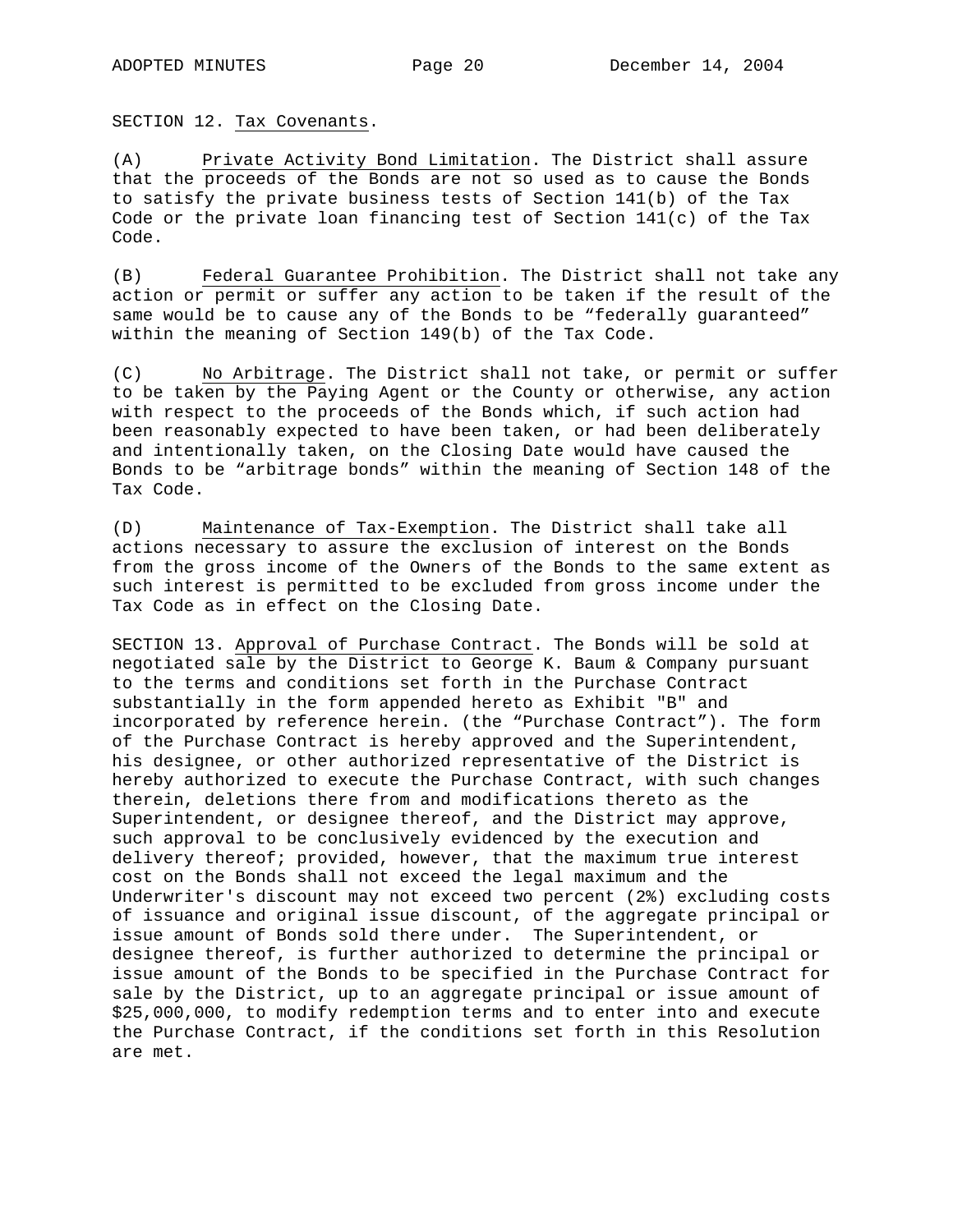If, it appears in the best interests of the District to acquire municipal bond insurance to secure the Bonds, the Superintendent may so provide in the Purchase Contract.

# SECTION 14. Official Statement; Continuing Disclosure.

*(A) Official Statement.* The District hereby approves, and hereby deems nearly final within the meaning of Rule 15c2-12 of the Securities Exchange Act of 1934, the Preliminary Official Statement describing the Bonds in substantially the form on file with the Superintendent. The Superintendent is hereby authorized to execute an appropriate certificate stating the District's determination that the Preliminary Official Statement has been deemed nearly final within the meaning of such Rule. Distribution of the Preliminary Official Statement in connection with the sale of the Bonds is hereby approved. The Superintendent is hereby authorized and directed to approve any changes in or additions to a final form of the Official Statement, and the execution thereof by the District Representative shall be conclusive evidence of the approval of any such changes and additions. The District hereby authorizes the distribution of the Final Official Statement by the Underwriter of the Bonds. The Final Official Statement shall be executed in the name and on behalf of the District by the Superintendent.

*(B) Continuing Disclosure*. The District covenants and agrees that it will comply with and carry out all of the provisions of the Continuing Disclosure Certificate, which shall mean that certain Continuing Disclosure Certificate executed by the District and dated the date of issuance and delivery of the Bonds, as originally executed and as it may be amended from time to time in accordance with the terms thereof.

SECTION 15. Conditions Precedent. This Board determines that all acts and conditions necessary to be performed by the Board or to have been met precedent to and in the issuing of the Bonds, in order to make them legal, valid and binding general obligations of the District have been performed and have been met, or will at the time of delivery of the Bonds have been performed and have been met, in regular and due form as required by law, that the full faith, credit and revenues of the District are pledged for the timely payment of the principal of and interest on the Bonds; and that no statutory or Constitutional limitation of indebtedness or taxation will have been exceeded in the issuance of the Bonds.

SECTION 16. Approval of Actions. District officials and staff, including the Superintendent or his designee, are hereby authorized and directed, jointly and severally, to do any and all things and to execute and deliver any and all documents which they may deem necessary or advisable in order to proceed with the issuance and sale of the Bonds and otherwise carry out, give effect to and comply with the terms and intent of this Resolution. Such actions heretofore taken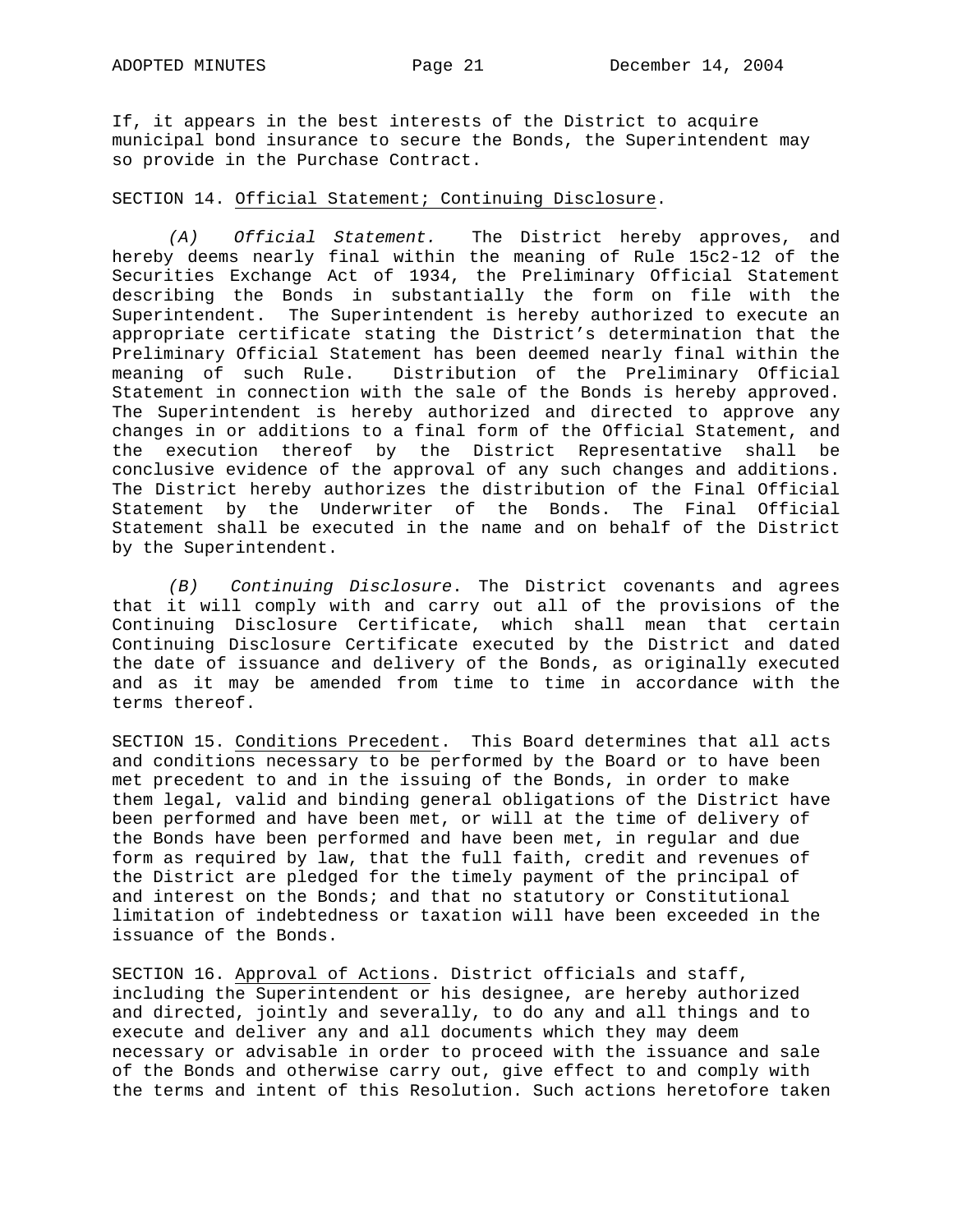by such officials and staff are hereby ratified, confirmed and approved.

SECTION 17. Furnishing of Clerk Certification. The Clerk of the Board is hereby authorized to furnish certified copies of this Resolution to Jones Hall, A Professional Law Corporation, Bond Counsel, at or prior to closing.

SECTION 18. Effective Date. This Resolution shall take effect immediately upon its passage.

M/S/C Keithly/Ramirez Resolution No. 13160: **LABOR COMPLIANCE PROGRAM**

WHEREAS, California Labor Code Section 1771.5 authorizes an awarding body to initiate and enforce a labor compliance program and, in so doing, raise the threshold for payment of prevailing wages to \$25,000 for construction work and \$15,000 for alterations, demolition, repair or maintenance work; and

WHEREAS, the purpose of this resolution is to establish a labor compliance program in accordance with California Labor Code Section 1771.5(b).

NOW, THEREFORE, BE IT RESOLVED that a labor compliance program for the Imperial Community College District ("District") is hereby established. The labor compliance program includes the following requirements:

- 1. All bid invitations in public works contracts shall contain appropriate language concerning the requirements of Chapter 1, Part 7, Division 2 (sections 1720, et seq.) of the California Labor Code.
- 2. A pre-job conference shall be conducted with the contractor and subcontractors to discuss federal and state labor law requirements applicable to the contract.
- 3. Public contractors and subcontractors shall maintain and furnish at times which shall be designated in the contract documents certified copies of each weekly payroll containing a statement of compliance signed under penalty of perjury.
- 4. The District shall review, and, if appropriate, audit payroll records to verify compliance with Chapter 1, Part 7, Division 2 of the California Labor Code.
- 5. The District shall withhold contract payments when payroll records are delinquent or inadequate.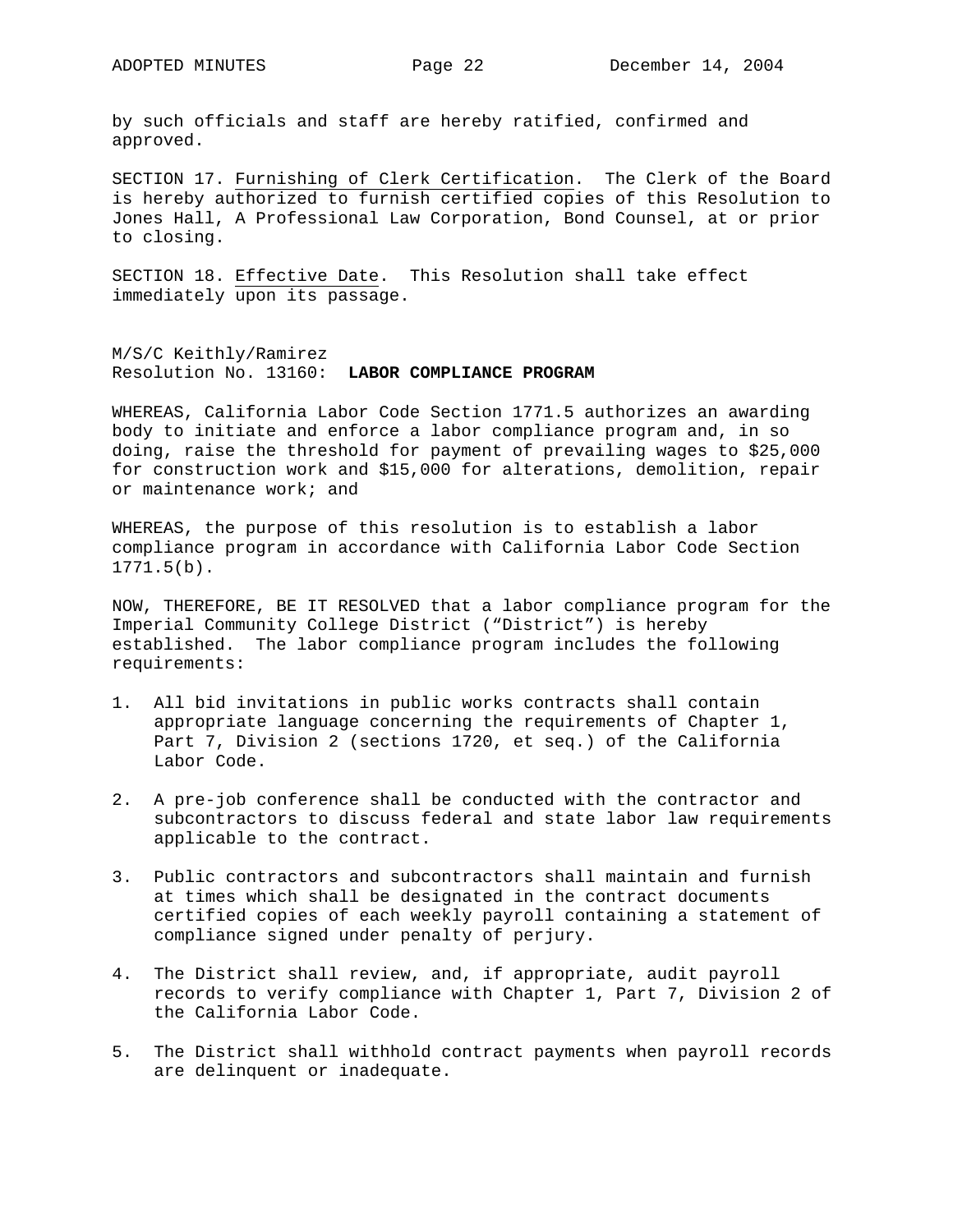6. The District shall withhold contract payments equal to the amount of underpayment and applicable penalties when, after investigation it is established that underpayment has occurred.

NO ACTION TAKEN Resolution No. 13161: **PRESCHOOL PLAYGROUND PROJECT**

BE IT RESOLVED that the Board accepts and approves the bid from \_\_\_\_\_\_\_\_\_\_\_\_\_\_\_\_\_\_\_\_\_\_\_\_ in the amount of \$ \_\_\_\_\_\_\_\_\_\_\_\_\_ (State Child Development Funds) for the surface replacement, installation and purchase of playground equipment for the Playground Project.

M/S/C Keithly/Acuña Resolution No. 13162: **MEMORANDUM OF UNDERSTANDING BETWEEN BUSINESS SERVICE EXCELLENCE PARTNERSHIP AND NATIONAL RETAIL FEDERATION FOUNDATION** 

WHEREAS, there is an increasing activity in the local retail industry the most notable of which is the new Imperial Valley Mall scheduled to open in March 2005, and

WHEREAS, with new retail jobs there will be an increasing need for quality retail and customer training designed to meet employer needs, and

WHEREAS, the Business Service Excellence Partnership (BSEP) was formed by Memorandum of Understanding on November 16, 2004, and

WHEREAS, BSEP is comprised of Imperial Valley College, Imperial Valley Regional Occupational Program, Arbor, and Neighborhood House, and

WHEREAS, the November  $16<sup>th</sup>$  MOU designates IVC as the lead agency in this effort, and

WHEREAS, the goal of BSEP is to establish and operate the Imperial Valley Retail Skills and Customer Service Center, and

WHEREAS, to effectuate this goal, a formal linkage needs to be established with the National Retail Federation Foundation (NRFF) in order to provide their services, capitalize upon their knowledge and retail "clout", provide their "train-the-trainer" instruction, and allow utilization of their retail curriculum which leads to the "Professional Certification in Customer Service" for students completing the program, and

WHEREAS, a Memorandum of Understanding between BSEP and NRFF has been developed to accomplish these ends with a cost of \$10,000, and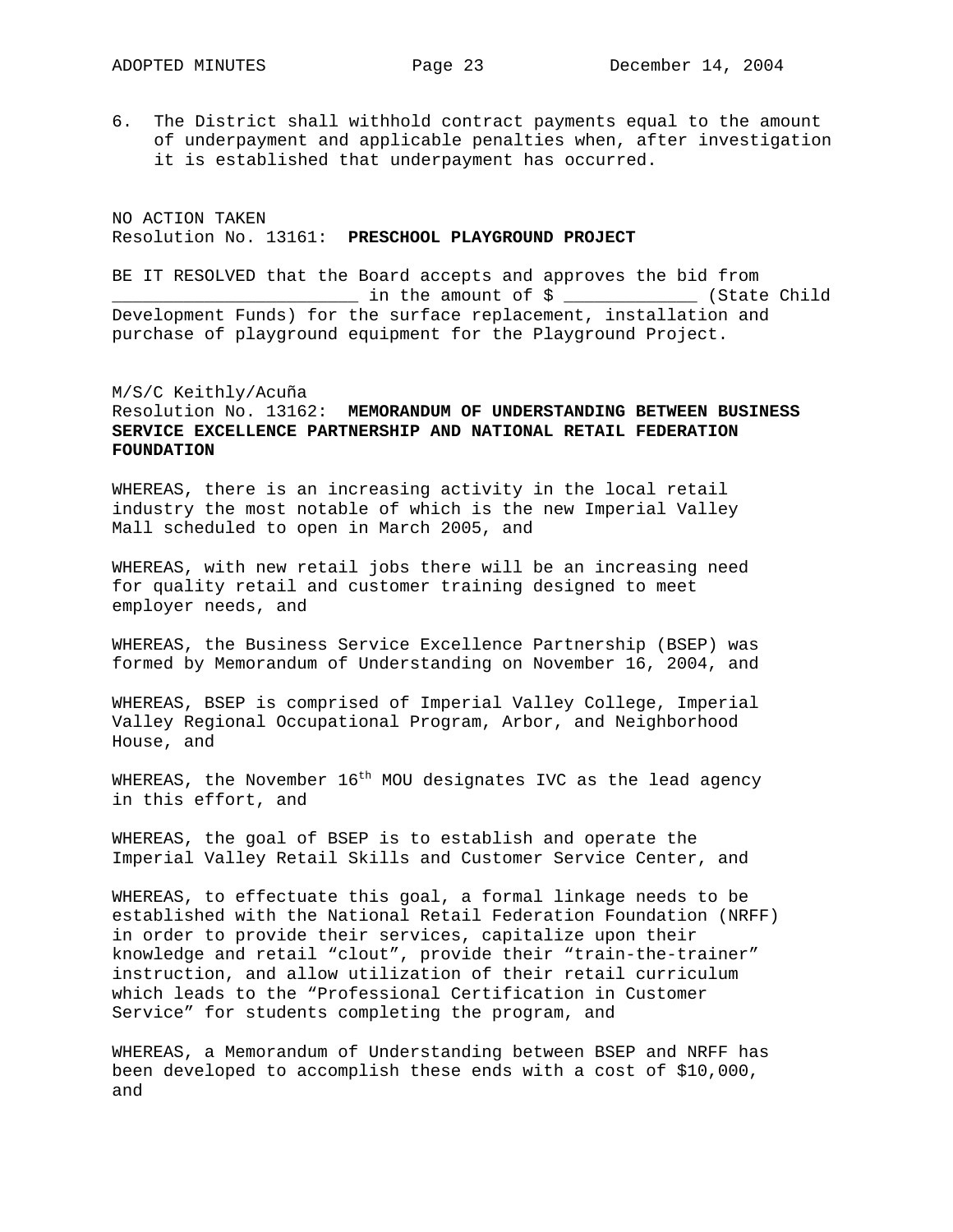WHEREAS, the \$10,000 has been granted for this MOU by the Imperial County Workforce Investment Board at its meeting of October 18, 2004, approved by the Imperial County Board of Supervisors on October 26, 2004, and will be transferred to IVC as BSEP's lead agency,

THEREFORE BE IT RESOLVED that the ICCD Board of Trustees approves of this endeavor to establish the Imperial Valley Retail Skills and Customer Service Center, and

FURTHER RESOLVED that said Board authorizes the Superintendent/ President to sign the Memorandum of Understanding for Site Affiliation and Technical Assistance with the National Retail Federation Foundation on behalf of BSEP with IVC as lead agency.

M/S/C Keithly/Acuña Resolution No. 13163: **LEASE AGREEMENT WITH ICOE** 

WHEREAS, the Imperial County Office of Education wishes to use the IVC campus for the location of one relocatable portable building, and eventually a permanent building approved by the Division of the State Architect, to house a Severely Handicapped Program for students aged 18 to 21; and

WHEREAS, the term of the lease shall be five years, commencing on July 1, 2004 and ending June 30, 2009, with an automatic conversion to a 40 year lease upon certain conditions being met; and

WHEREAS the lease premises shall be used for the maintenance and operation of a classroom for students with disabilities and for uses incidental and reasonably related thereto; and

WHEREAS, the Imperial County Office of Education agrees to pay and be responsible for expenses incurred in connection with the operation of the leased premises including, but not limited to all charges for water, gas, electricity, lights, power, telephone and other commodities, conveniences or services used in, upon or about the leased premises at anytime during the term of the lease.

NOW, THEREFORE, BE IT RESOLVED that the Board approves said lease agreement, and authorizes the Superintendent/President to sign any and all documents necessary to effectuate the agreement.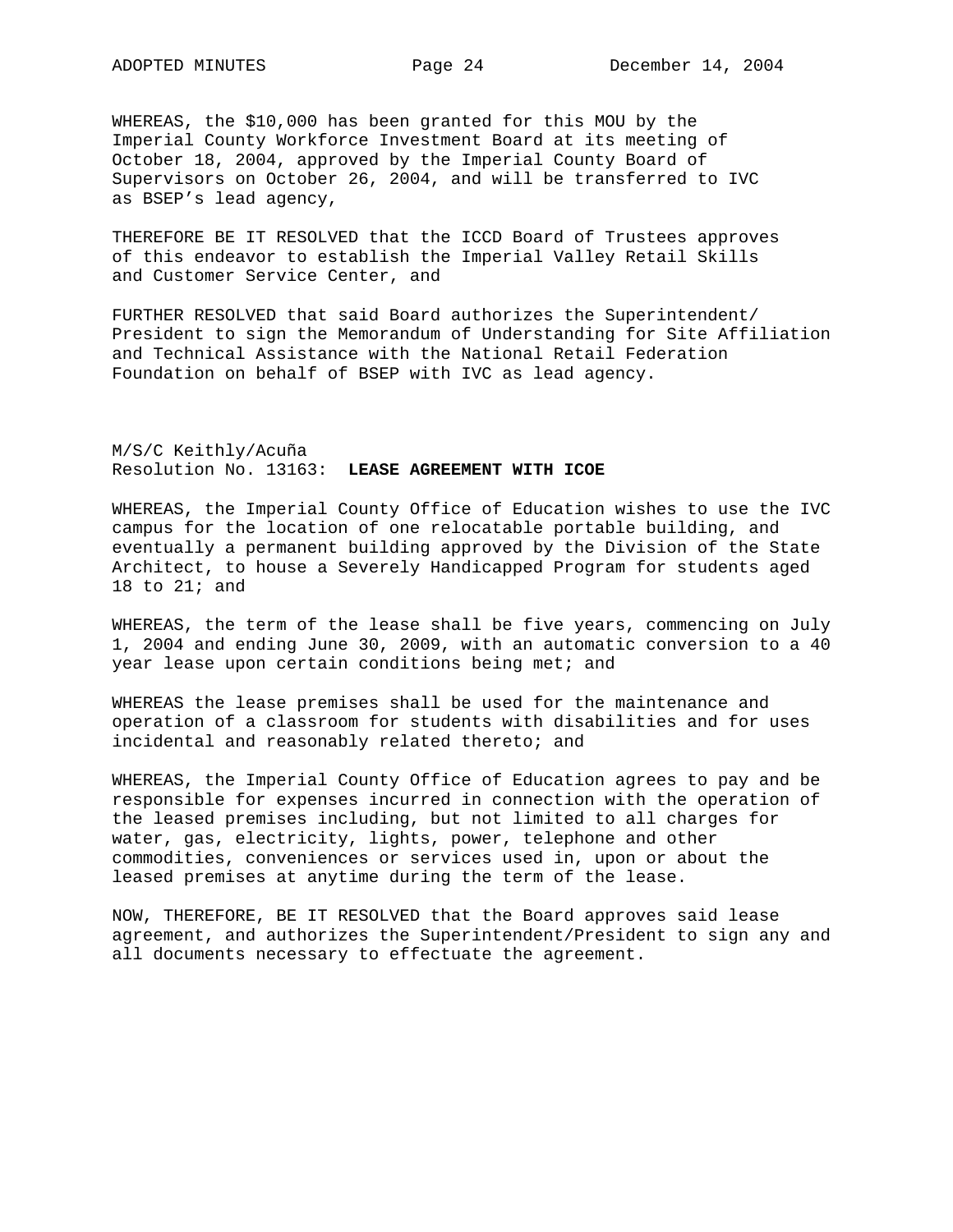M/S/C Ramirez/Keithly to go into **CLOSED SESSION**

- 1. NEGOTIATIONS UNDER THE EDUCATIONAL EMPLOYMENT RELATIONS ACT Conference with District Negotiators: Dr. Marion Boenheim and Tom Hudson RE: Direction for Negotiations
- 2. CONFERENCE CALL WITH GLENN GOLDSBY, LEGAL COUNSEL EXISTING LITIGATION Subdivision (a) of section §54956.9 Name of case: Amalia Ortiz U. S. District Court 03CV2451IEG{NLS}
- 3. PUBLIC EMPLOYEE DISCIPLINE/DISMISSAL/RELEASE

M/S/C to go back to **OPEN SESSION**

Board President Long announced that in Item #1 direction was given to District Negotiations, in Items #2 and #3 direction was given to legal counsel and District representatives.

M/S/C Keithly/Acuña Resolution No. 13164: **TENURE FOR FACULTY**

WHEREAS the faculty listed below have fulfilled the obligations set forth in the IVC Tenure Policy:

 Jose Plascencia, EOPS Counselor Krista Bryd, Psychology Instructor Kris Leppien-Christensen, Psychology Instructor Cathy Zazueta, Assistant Librarian

BE IT NOW RESOLVED that the Board approves granting tenure to the academic personnel listed, and that they be credentialed as tenured faculty effective spring 2005.

M/S/C Ramirez/Keithly Resolution No. 13165: **NON-CREDIT INSTRUCTIONAL COORDINATOR**

BE IT RESOLVED that the following full-time, tenure track, academic personnel be employed for the academic year 2004-2005, effective January 10, 2005, pending medical and background clearance:

| Hudson, Peggy | Appropriate Classification | Non-Credit    |
|---------------|----------------------------|---------------|
|               | and Step Contingent Upon   | Instructional |
|               | Verification of Records    | Coordinator   |

NAME CLASSIFICATION/STEP ASSIGNMENT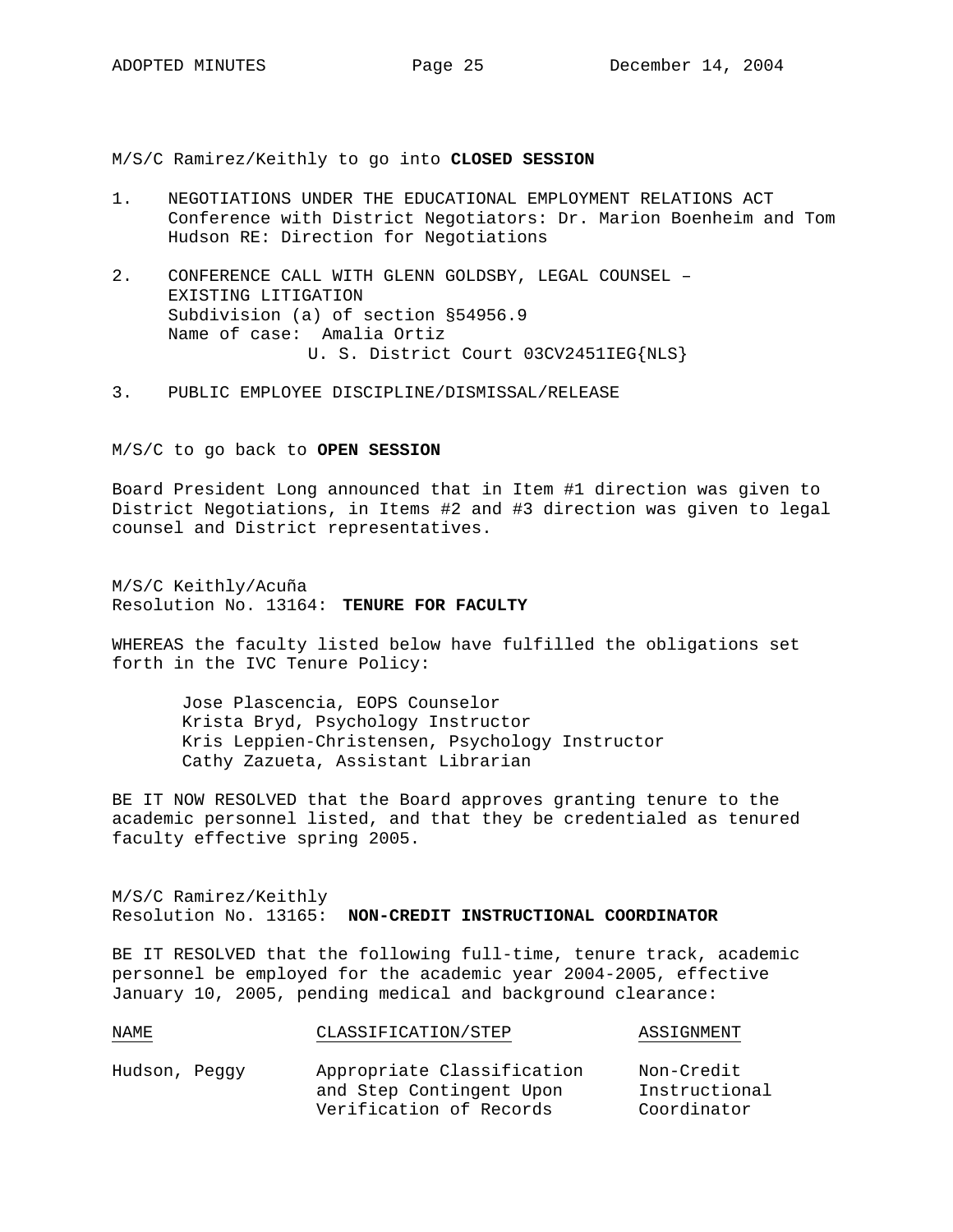M/S/C Ramirez/Keithly Resolution No. 13166: **EMPLOYMENT OF PER-SESSION INSTRUCTORS**

BE IT RESOLVED that the following personnel be employed during the 2004 Fall Semester, as credentialed, at the hourly rate provided for in Resolution No. 12564. Employment is contingent upon verification of records, credentials, finger print clearance and sufficient enrollment, or whether the class is essential to a full-time instructor's load:

| Pritting, John   | Emergency Medical Services |  |
|------------------|----------------------------|--|
| Sheppeard, Scott | Administration of Justice  |  |
| Wharton, Donald  | Administration of Justice  |  |

M/S/C Ramirez/Keithly Resolution No. 13167: **BASEBALL ASSISTANT COACH**

BE IT RESOLVED that the Board approves the appointment of Gerardo Niebla as Assistant Baseball Coach for the Men's Baseball Team.

M/S/C Acuña/Ramirez Resolution No. 13168: **2+2 RETIREMENT INCENTIVE PROGRAM** 

WHEREAS, Education Code Sections 22714, 22714.5, 44929, 44929.1, 87488 and 87488.1 provides that a school district may permit members of the California State Teachers Retirement System who retire to receive two years of additional service credit plus two years of age at the time of retirement; and

WHEREAS, the employing school district shall pay to the California State Teachers Retirement Fund an amount equal to the actuarial present value cost of the additional service credit, and a fee to cover administrative costs; and

WHEREAS, Imperial Community College District wishes to make this program available, if a cost savings is demonstrated, to members eligible for retirement who have completed at least fourteen (14) years of service with the District;

WHEREAS, interested eligible employees must submit to the Director of Human Resources and to the appropriate vice president a written notice of his/her intention to retire, which notice must be submitted no earlier than January 10 and no later than March 10 of the year in which the person intends to retire, which when accepted by the District and a cost savings is demonstrated, such intention to retire shall be irrevocable;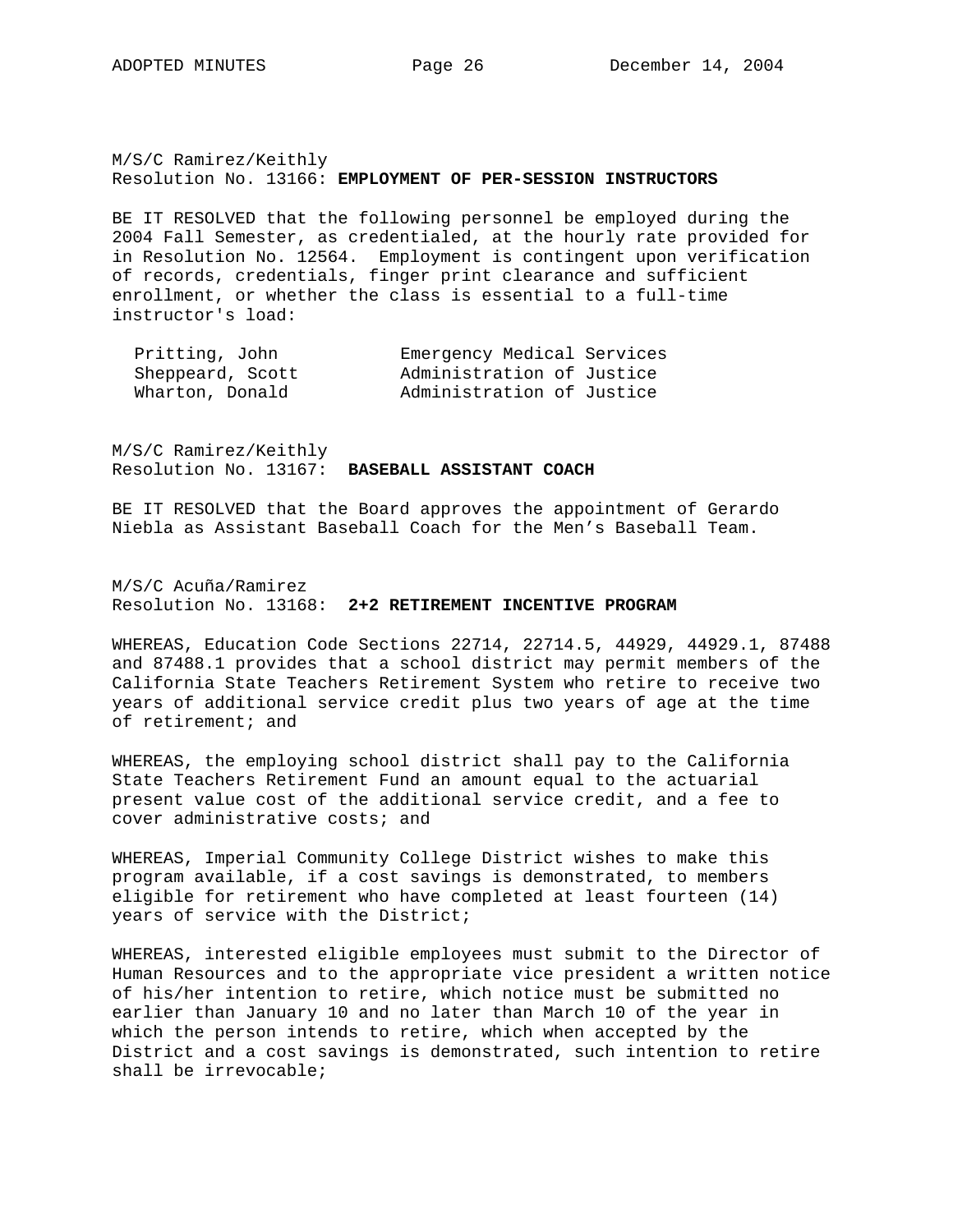NOW, THEREFORE, BE IT RESOLVED that this program is hereby adopted, and

BE IT FURTHER RESOLVED that the period during which eligible employees may retire under this program is designated as May 10 through August 31 of the years 2005, 2006, 2007, 2008 and 2009.

M/S/C Ramirez/Keithly Resolution No. 13169: **CLASSIFIED EMPLOYEE EXTENDED MEDICAL LEAVE** 

BE IT RESOLVED that the Board approves the request of Carolina Cortes-Ramirez, Staff Secretary II for the Math/Science/Engineering Division, for extended medical leave only (no pay and no health insurance benefits) beginning November 23, 2004 through April 4, 2005.

M/S/C Ramirez/Keithly Resolution No. 13170: **CLASSIFIED SERVICE EMPLOYMENT** 

BE IT RESOLVED that the following individual be employed in the classified service as indicated:

| NAME<br><b>Contract Contract Contract Contract</b> | POSITION          | LOCATION | FUNDING  | RANGE    | EFFECTIVE |  |
|----------------------------------------------------|-------------------|----------|----------|----------|-----------|--|
| Green,                                             | Staff Secretary I | Transfer | District | $23 - B$ | 11/22/04  |  |
| JoAnn                                              |                   | Center   |          |          |           |  |

M/S/C Ramirez/Keithly Resolution No. 13171: **SHORT-TERM EMPLOYEE**

BE IT RESOLVED that the following individuals be employed on a shortterm basis, as needed:

| NAME         | POSITION                                     | FUNDING | RANGE    | EFFECTIVE |
|--------------|----------------------------------------------|---------|----------|-----------|
| Campos, Joel | Office Assistant I District<br>(Instruction) |         | $19 - A$ | 11/1/04   |
| Vicuna, Anna | Financial Aid<br>Technician                  | State   | $27 - A$ | 1/10/05   |

M/S/C Keithly/ Acuña to **ADJOURN** - The next regular meeting of the Board of Trustees is scheduled for *Tuesday, January 25, 2005*, at 6:00 P.M.